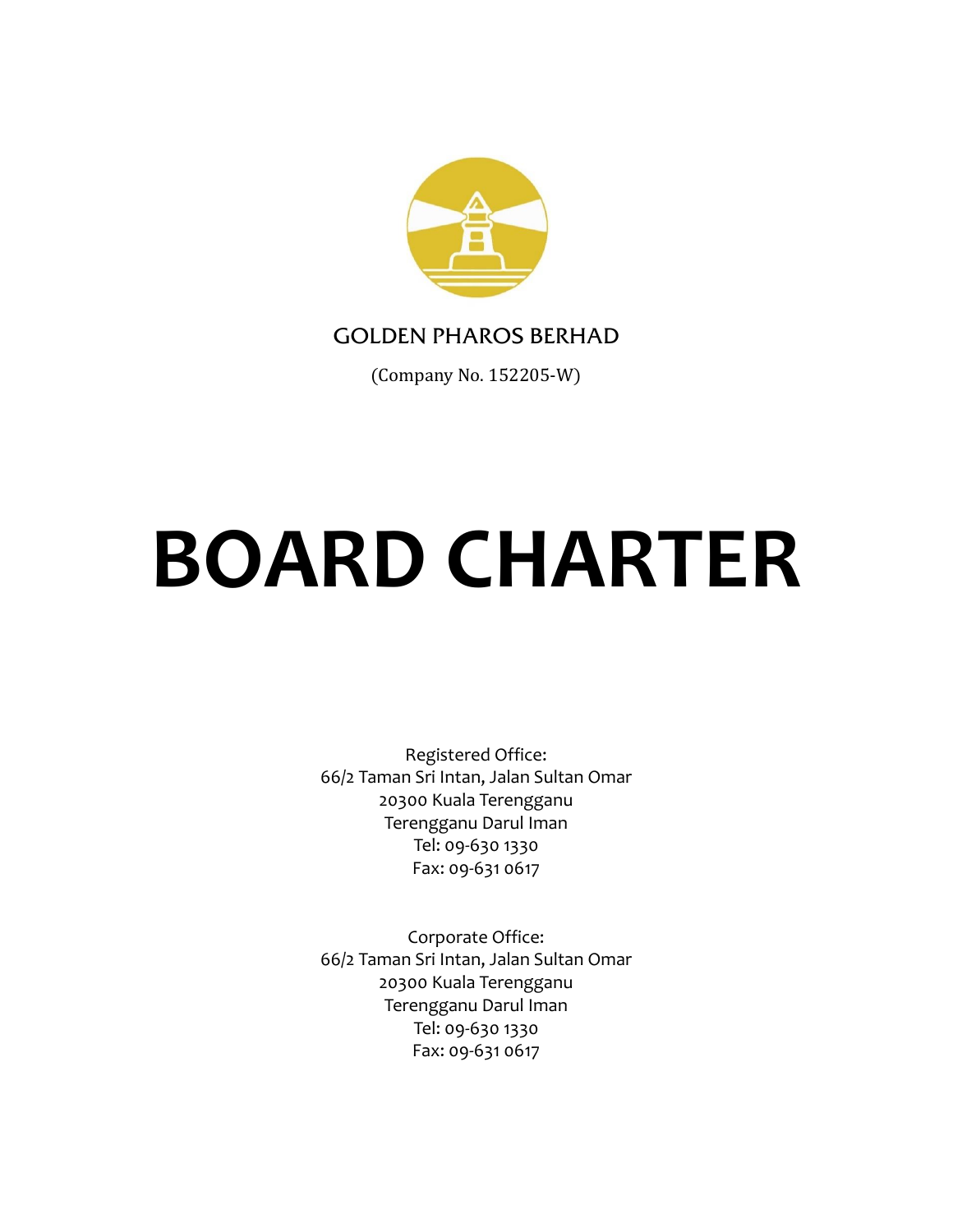## **CONTENTS**

| Introduction                                                             | 3              |
|--------------------------------------------------------------------------|----------------|
| Board's Roles, Responsibilities and Authorities                          | $\overline{3}$ |
| <b>Board Composition</b>                                                 | 4              |
| Board Structure and Committee                                            | 5              |
| Responsibilities of Chairman and Individual Director                     | 6              |
| <b>Board Meeting</b>                                                     | 7              |
| Remuneration of Director                                                 | 8              |
| <b>Board and Director Assessment</b>                                     | 8              |
| Code of Conduct and Ethics                                               | 9              |
| <b>Company Secretary</b>                                                 | 9              |
| <b>Stakeholder Communication</b>                                         | 9              |
| <b>General Meeting</b>                                                   | 10             |
| Review of the Board Charter                                              | 10             |
| Appendix A - Matters Reserved for Board Decisions                        | 11             |
| Appendix B - Directors Code of Conduct and Ethics                        | 13             |
| Appendix C - Terms of Reference of Audit Committee                       | 17             |
| Appendix D - Terms of Reference of Nomination and Remuneration Committee | 20             |
|                                                                          |                |

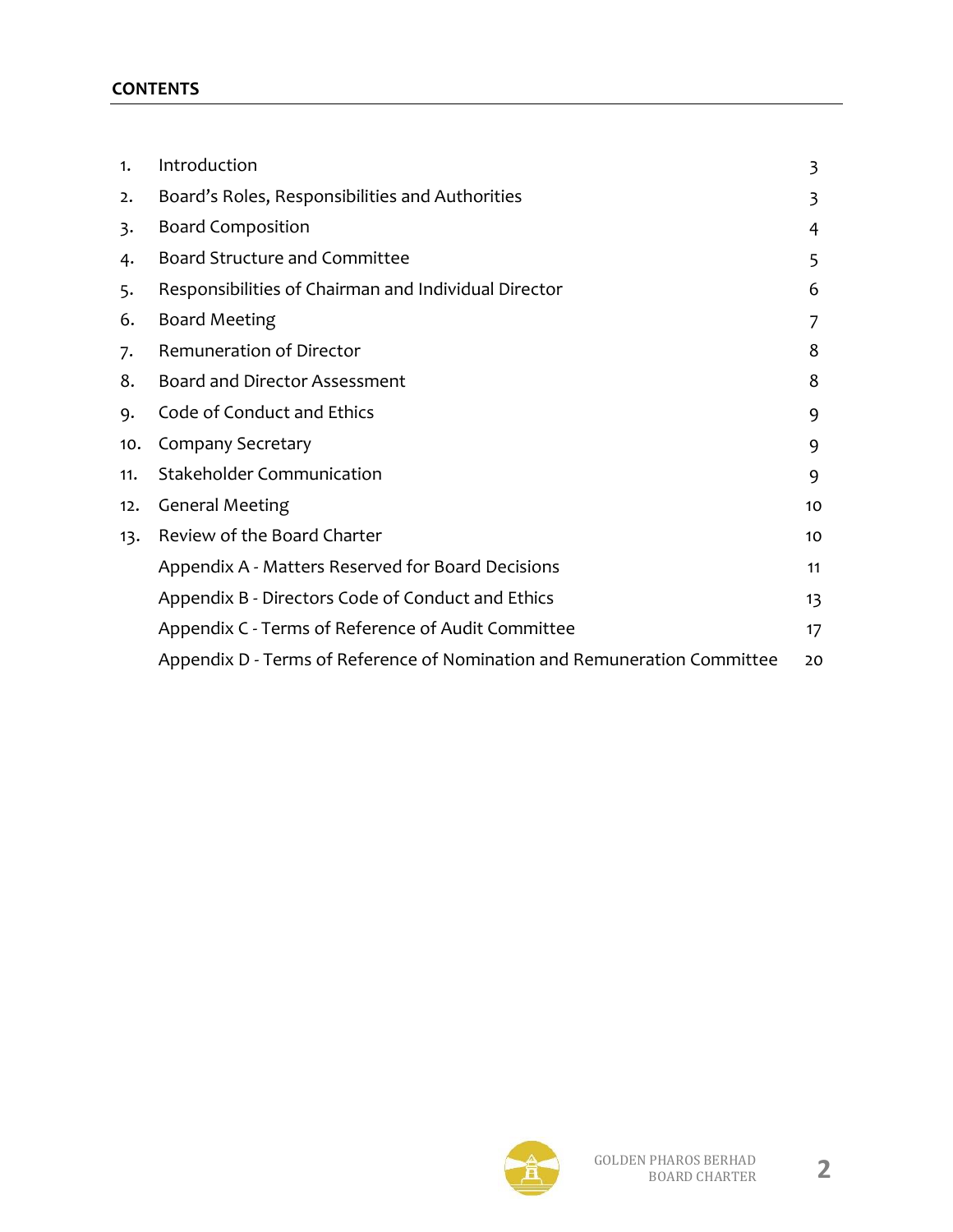#### **1. INTRODUCTION**

The Board Charter sets out the Board of Directors (Board)'s strategic intent and outlines the Board's roles, powers that the Board reserves for itself and responsibilities that are delegated to the Management and the various Board Committees. This Board Charter is subject to the provisions of the Companies Act 2016, the Constitution of Golden Pharos Berhad (the Company) and the Main Market Listing Requirements (MMLR) of Bursa Malaysia Securities Berhad (Bursa Securities).

## **2. BOARD'S ROLES, RESPONSIBILITIES AND AUTHORITY**

## 2.1 Board's Roles

The roles of the Board are to promote and protect the interests of the shareholders and stakeholders of the Group. It sets the strategic direction, provides thought leadership as well as champion good governance and ethical practices to ensure long-term growth and deliver sustainable values to its stakeholders.

## 2.2 Principal Responsibilities

The Board has the following principal responsibilities in discharging its fiduciary duties and leadership functions of the Group:

- i. Together with senior management, promote good corporate governance culture within the Group which reinforce ethical, prudent and professional behavior;
- ii. Review, challenge and decide on management's proposals for the Group and monitor its implementation by Management;
- iii. Ensure that the strategic plan of the Group supports long-term value creation and includes strategies on economic, environmental and social considerations underpinning sustainability;
- iv. Supervise and assess management performance to determine whether the business is being properly managed;
- v. Ensure that there is a sound framework for internal controls and risk management;
- vi. Understand the principal risks of the company's business and recognise that business decisions involve the taking of appropriate risks;
- vii. Ensure that there is an appropriate risk management framework to identify, analyse, evaluate, manage and monitor significant financial and non-financial risks;
- viii. Establish succession plan including ensuring that senior management has the necessary skills and experience, and there are measures in place to provide for the orderly succession of Board and senior management;

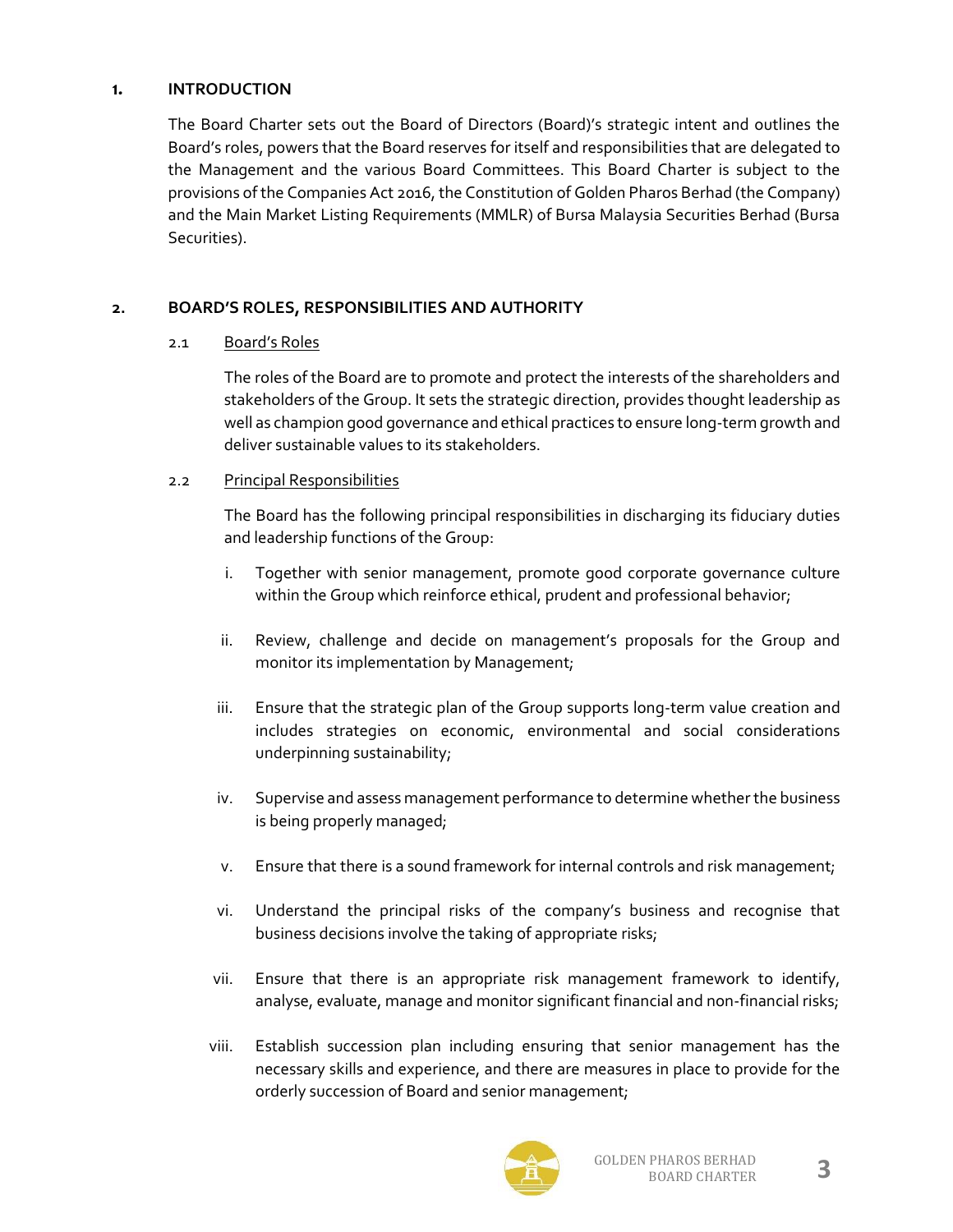- ix. Ensure that the Company has in place procedures to enable effective communication with stakeholders; and
- x. Ensure the integrity of the Group's financial and non-financial reporting.
- xi. Ensure compliance with the principles and recommendations of the MCCG and the Bursa Malaysia Listing Requirements.

## 2.3 Matters Reserved

The matters listed in the Appendix A are reserved for the collective decision of the Board.

#### 2.4 Authorities

The Board is authorised to do the following at the expense of the Company:

- i. Be provided with resources to perform its duties and responsibilities;
- ii. Have direct access to the Senior Management team and the external auditors;
- iii. Have direct access to the Company Secretary, and full and unrestricted access to information, records and reports in performing their duties; and
- iv. Obtain independent professional advice. Any independent advice sought by the Board member should be discussed with the management and brought up at the Board meeting to establish the relevance of such independent advice.

## **3. BOARD COMPOSITION**

## 3.1 Composition

The Board is responsible in the determination of the appropriate size of the Board which shall be not less than (2) and not more than (9).

Members of the Board should possess the relevant knowledge, skill, competency, experience, character and commitment to contribute effectively to the Board. The Board shall also regularly review it membership to ensure it remains relevant.

At least two Directors or one third of the Board, whichever is higher, shall be independent non-executive directors (Independent Director) as defined in the MMLR of Bursa Securities.

Upon completion of 9 years service, an Independent Director may continue to serve on the Board subject to the Director's re-designation as a Non-Independent Director. Otherwise, the Board must justify and seek shareholders' approval at annual general meeting (AGM) in the event it retains the Director as an Independent Director. If the Board continues to retain the Independent Director after the twelfth (12) year, the Board

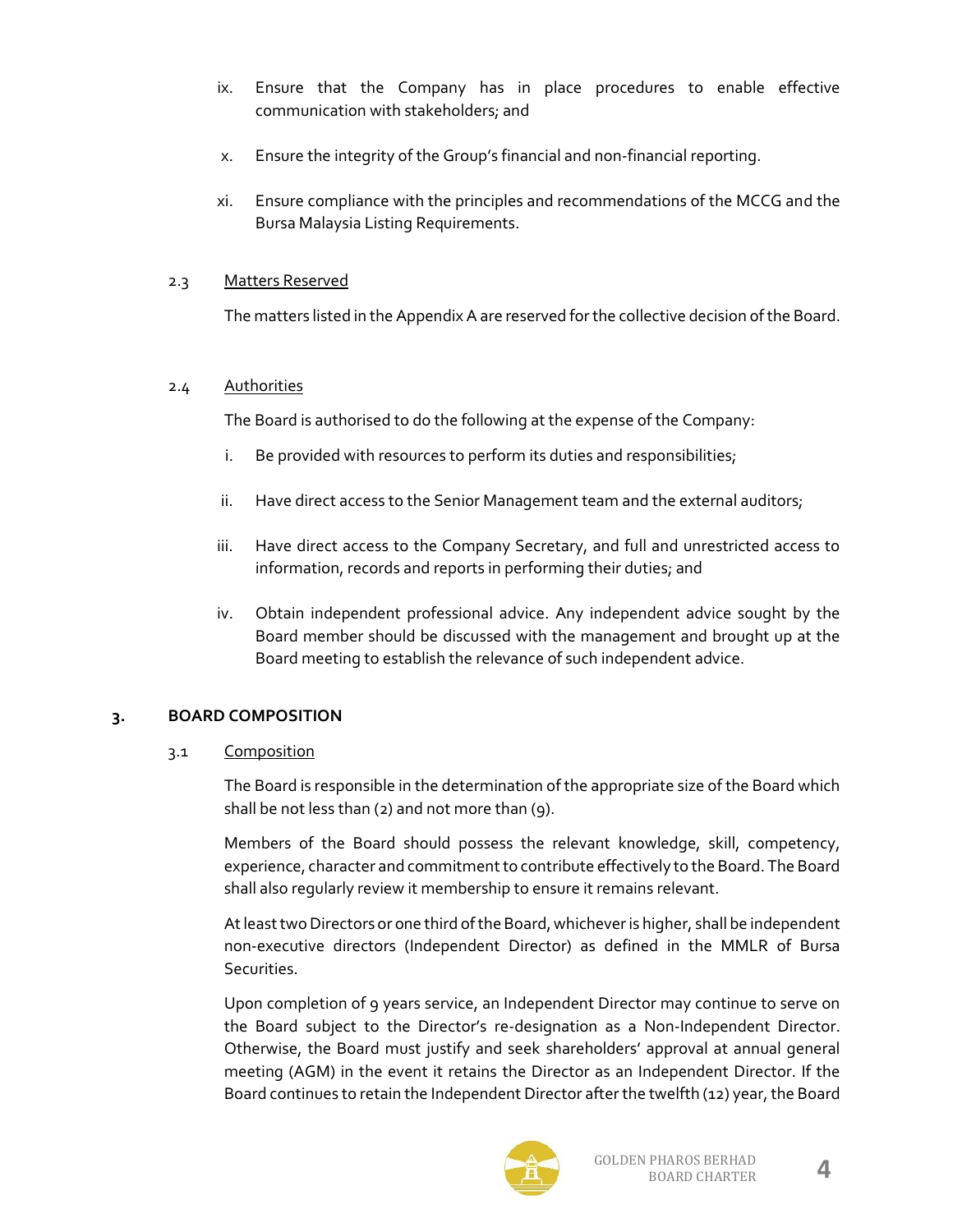shall seek annual shareholders' approval through a two-tier voting process. Under the two-tier voting process, shareholders' votes will be cast in the following manner at the same shareholders' meeting:

- Tier 1: Only the Large Shareholder(s) of the Company votes.
- Tier 2: Shareholders other than Large Shareholder(s) votes.

Large Shareholder means a person who:

- is entitled to exercise, or control the exercise of, not less than  $33%$  of the voting shares in the Company; or
- is the largest shareholder of voting shares in the Company; or
- has the power to appoint or cause to be appointed a majority of the Directors of the Company; or
- has the power to make or cause to be made, decisions in respect of the business or administration of the Company, and to give effect to such decisions or cause them to be given effect to such decisions or cause them to be given effect to.

The decision for the resolution is determined based on the vote of Tier 1 and a simple majority of Tier 2. If there is more than one Large Shareholder, a simple majority of votes determines the outcome of the Tier 1 vote.

The resolution is deemed successful if both Tier 1 and Tier 2 votes support the resolution.

However, the resolution is deemed to be defeated where the vote between the two tiers differs or where Tier 1 voter(s) abstained from voting.

Any Director may relinquish his Directorship on the Board with prior written notice to the Company Secretary subject to compliance with the Companies Act 2016, Company's Constitution and MMLR of Bursa Securities.

3.2 Diversity

The Company promotes corporate culture that embraces gender diversity when determining composition of employees at all levels from a diverse pool of qualified candidates. Although the Board does not endorse quotas, it does commit to having an increasing representation of women in senior positions in the Company and on the Board. The Board through the NRC will review the proportion of the female to male Board Members during recruitment and annual assessment of the Board performance taking into consideration the appropriate skills, experience and characteristics required of the Board Members, in the context of the needs of the Group.

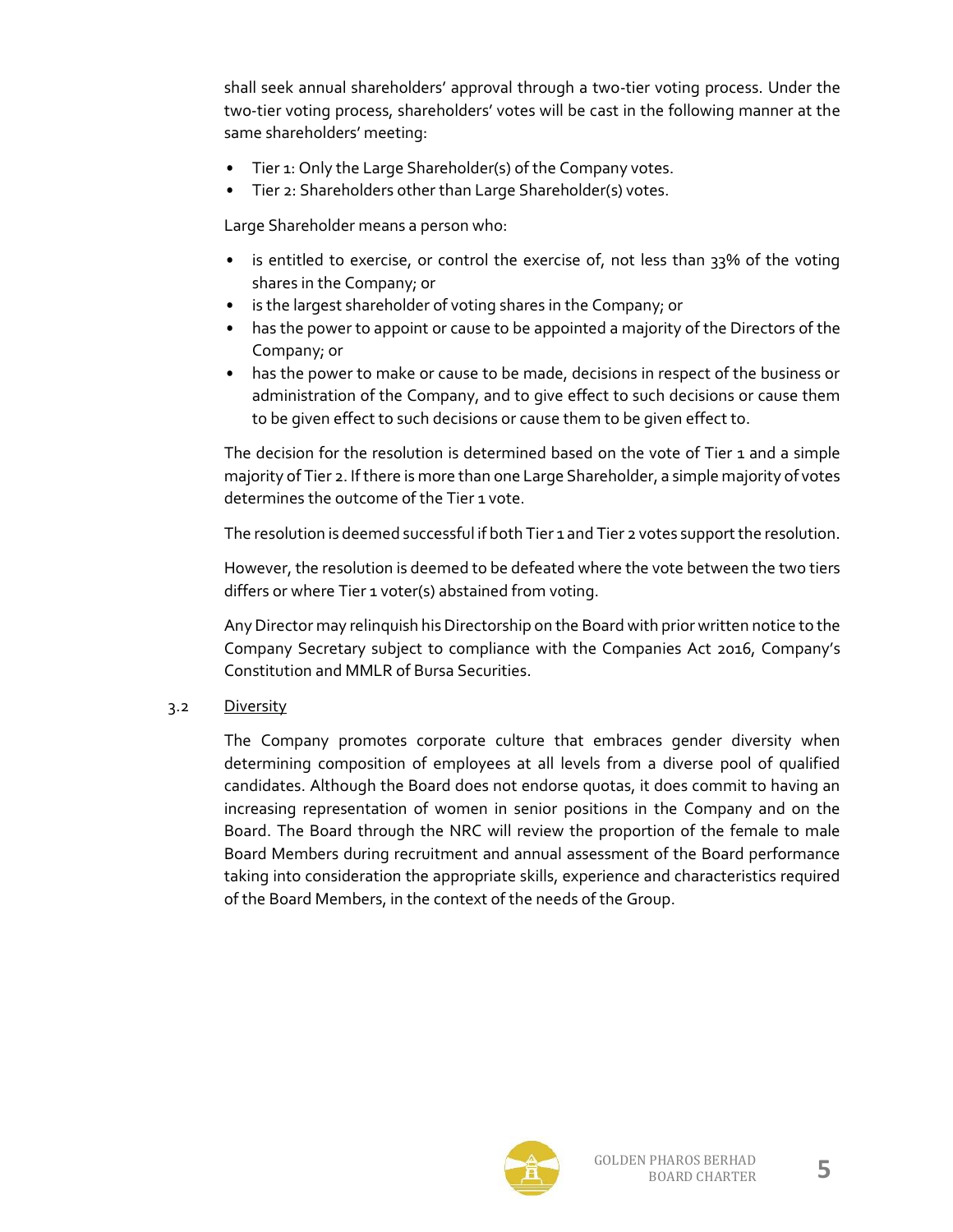#### **4. BOARD STRUCTURE AND COMMITTEES**

#### 4.1 Governance Structure

The governance structure of the Board is as follows:



## Board Committees

The Board has established the following committees to assist in fulfilling its oversight responsibilities:-

- i. Audit Committee (AC);
- ii. Nomination & Remuneration Committee (NRC);
- iii. Strategy & Investment Committee (SIC); and
- iv. Long-Term Incentive Plan Committee

The terms of reference of AC and NRC are set out in the Appendices C and D.

## **5. RESPONSIBILITIES OF CHAIRMAN AND INDIVIDUAL DIRECTOR**

## 5.1 Roles of Chairman

The Chairman is primarily responsible for instilling good governance practices, leadership and effectiveness of the Board.

His responsibilities include:

- i. Providing leadership for the Board so that the Board can perform its responsibilities effectively;
- ii. Setting the Board agenda with the Company Secretary and ensuring that Board members receive complete and accurate information in a timely manner;
- iii. Leading Board meetings and discussions;
- iv. Encouraging active participation and allowing dissenting views to be freely expressed; and
- v. Leading the Board in establishing and monitoring good corporate governance practices in the Company.

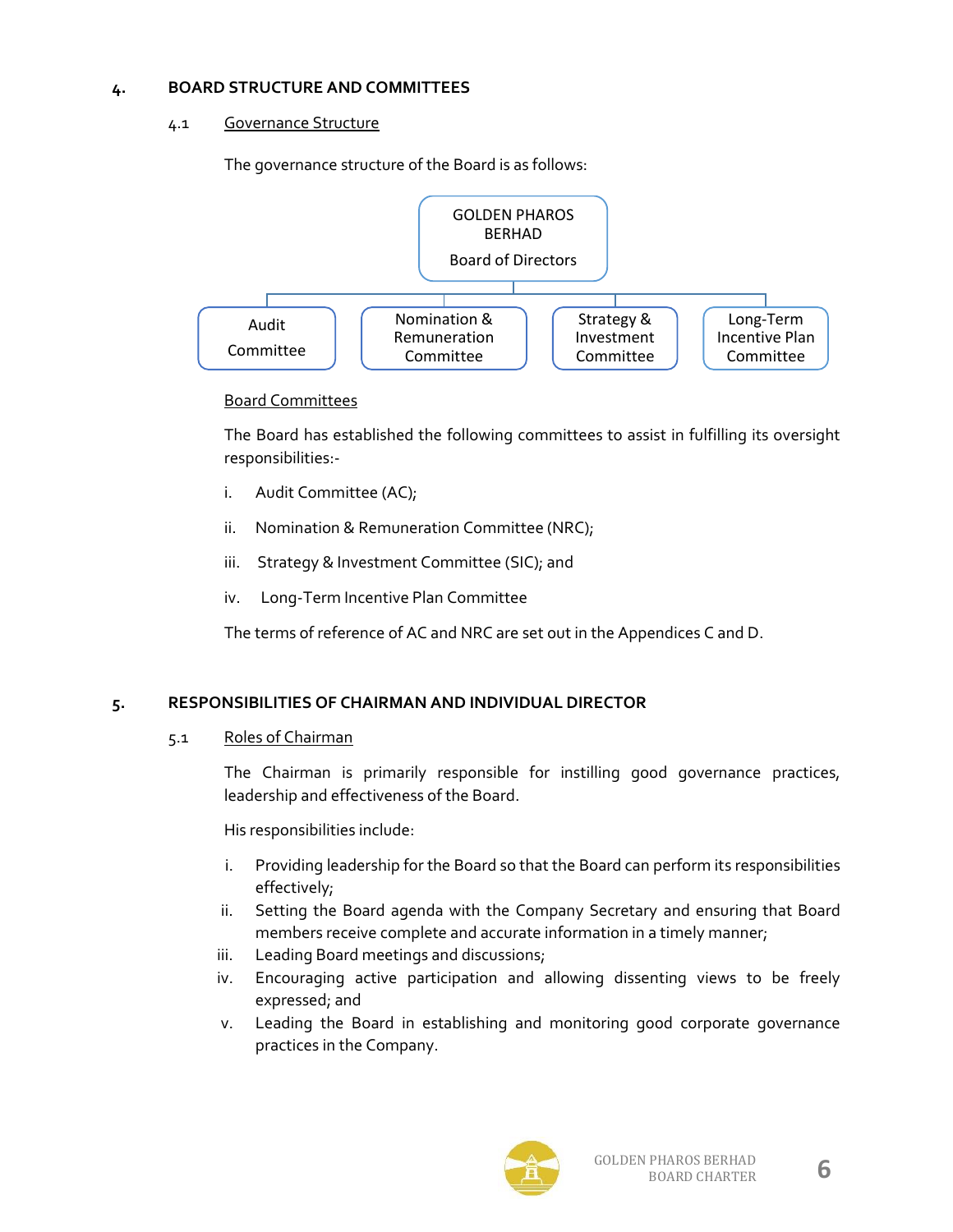## 5.2 Responsibilities of individual Director

Every Director, in discharging his fiduciary duties as Director, is expected to:

- i. Act in good faith and in the best interest of the Group;
- ii. Act with reasonable care, skill and diligence subject to the business judgement rule;
- iii. Avoid conflict of interest with the Group in a personal or professional capacity;
- iv. Ensure Board information, deliberations and decisions that are not publicly known are not used for personal interest;
- v. Disclose and abstain from voting on matter of personal interest;
- vi. Comply with the Companies Act 2016, securities legislation and MMLR of Bursa Securities;
- vii. Devote sufficient time to prepare for and attend Board and Board Committee Meetings and attend Directors' continuous training program;
- viii. Attend at least 50% of the Board Meeting held in each financial year; and
- ix. Notify the Chairman before accepting any new Directorship on other listed company and to indicate the time expected to be spent on the new appointment.

# 5.3 Duties of CEO

The duties of the CEO include:

- i. Overseeing the day-to-day business operations, implementing Board policies and strategies, and making operational decisions;
- ii. Serving as the conduit between Board and Management in ensuring the success of the Group's governance and management functions;
- iii. Providing strong leadership by effectively communicating the vision, business strategy and environment, safety and health policy to employees; and
- iv. Keeping the Board informed on the important aspects of the Group's operations.

# 5.4 Senior Independent Director

The Board may appoint a senior Independent Director to whom shareholders' concerns can be conveyed if there are reasons that contact through the normal channels of the Chairman or CEO of the Board have failed to resolve them.

# **6. BOARD MEETING**

6.1 Frequency

The Board shall meet at least five (5) times in a financial year with additional meeting to be convened as and when necessary.

6.2 Notice, Agenda and Timeframe to Circulate Meeting Papers

Notices and agendas of meetings duly endorsed by the Chairman together with meeting materials are to be circulated at least five (5) working days, or a shorter period where unavoidable, prior to meeting.

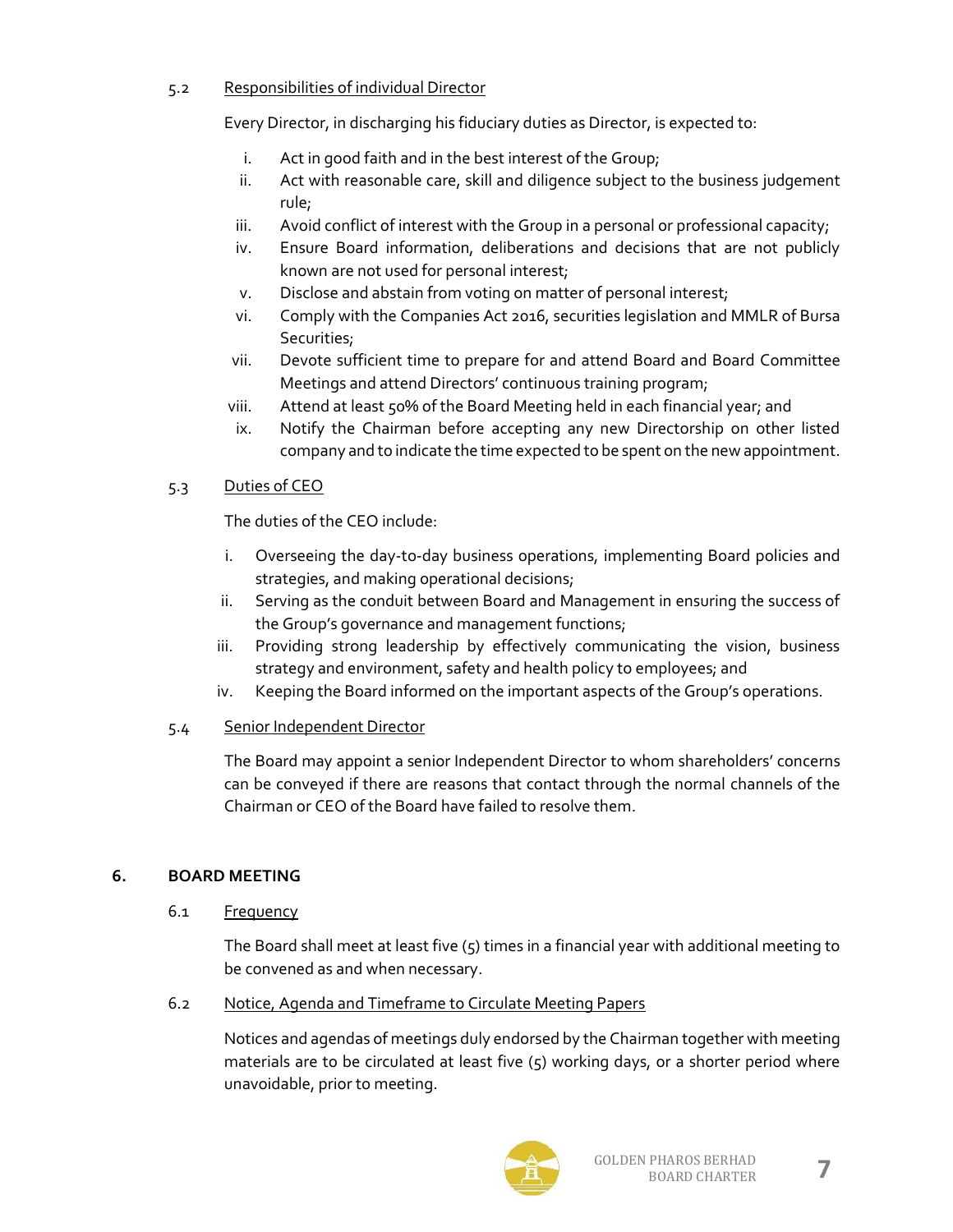## 6.3 Quorum and Chairman

The quorum for Board Meeting shall be a minimum of two (2). In the absence of Chairman, the members present shall appoint one from amongst themselves to chair the meeting.

## 6.4 Mode of Meeting

A meeting shall normally be conducted face to face to enable effective discussion. It may also be conducted via teleconferencing, video conferencing or other appropriate mode as decided by the Board.

The Board may from time to time consider and approve relevant routine and administrative matters via a resolution in writing. A written resolution approved by a majority of Directors shall be as valid and effectual as if it has been passed by a meeting of the Board duly convened. Approval can be through facsimile, email or other means of electronic communications. Any such resolution may consist of several documents, in like form, each signed by one or more Directors.

## 6.5 Voting

All resolutions of the Board shall be adopted by a simple majority vote, each member having one vote. In case of equality of votes, the Chairman of the Board shall have a second or casting vote.

A Board member is required to abstain from deliberations and voting in respect of any matter which may give rise to an actual or perceived conflict of interest situation.

## 6.6 Minutes

The minutes of the meeting shall record the deliberations and decisions of the Board. Minutes shall be distributed to Board members and shall be approved by the Chairman of the meeting at which the proceedings are held or by the Chairman of the next succeeding meeting.

## **7. REMUNERATION OF DIRECTORS**

The Company's remuneration policy for Directors is to provide remuneration at the level and make-up sufficient to attract, motivate and retain the Directors needed to manage the business of the Group successfully.

Remuneration packages of Executive Directors are a matter to be decided by the Board as a whole, taking into consideration the recommendations of the Remuneration Committee with the individual Director abstaining from discussion on his/her own remuneration. For Non-Executive Directors, the amount of remuneration varies with the level of responsibilities undertaken by the individual Non-Executive Director.

All Non-Executive Directors are paid fixed annual Directors fees as members of the Board and Board Committees. In addition to fixed annual Director fees, they are paid a meeting attendance allowance for each Board meeting attended. They will also be paid additional remuneration

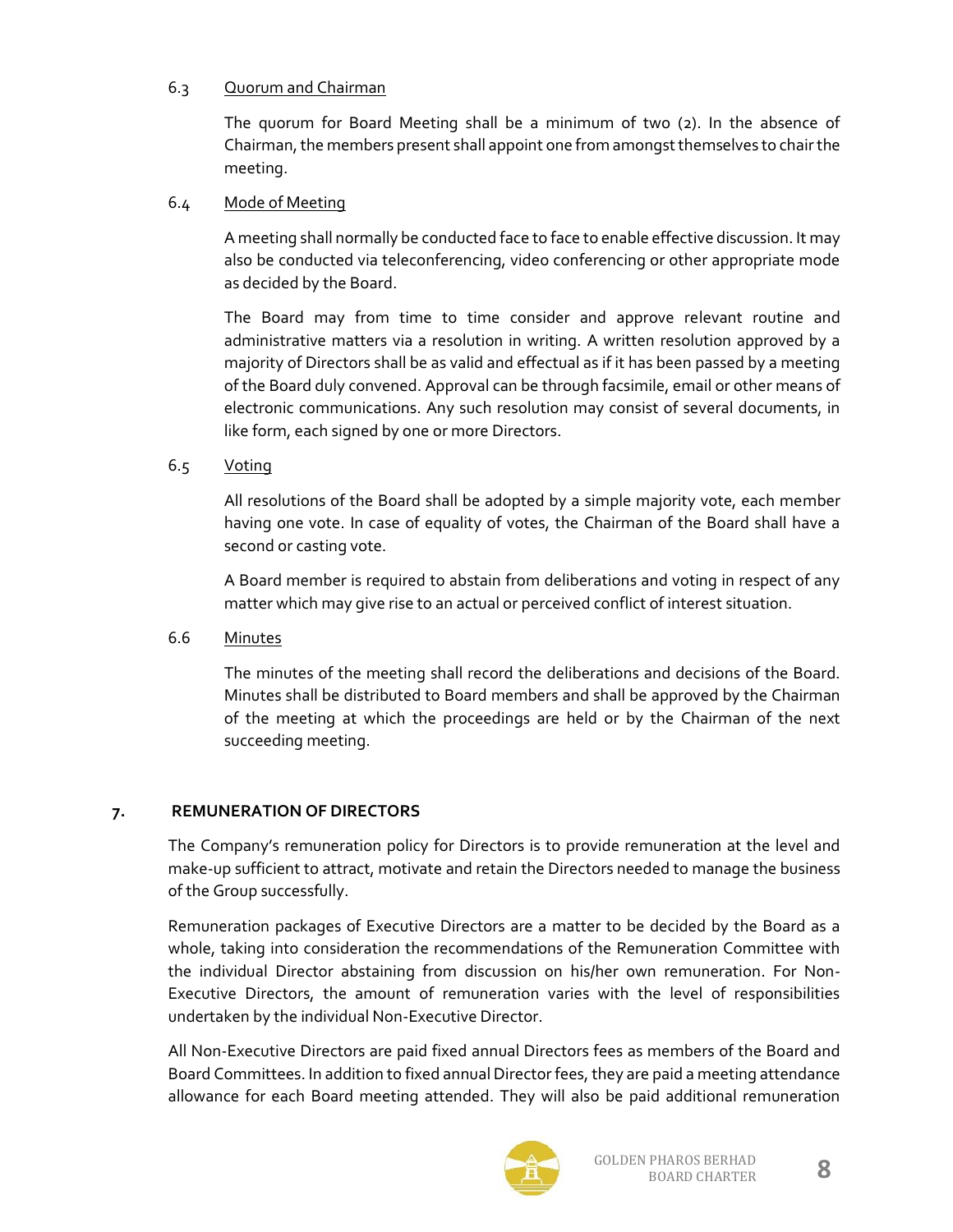based on their responsibilities in the Board. The fees and benefits payable to Non-Executive Directors are determined by the Board and approved by the shareholders of the Company at general meetings.

|                                                          | Chairman  | <b>Director</b> |
|----------------------------------------------------------|-----------|-----------------|
|                                                          | <b>RM</b> | <b>RM</b>       |
| Monthly allowance                                        | 10,000    |                 |
| Meeting / Sitting Allowance                              | 1,200     | 1,000           |
| Max. allowable reimbursable expenses                     | 8,000     | 6,000           |
| Annual fee (approved at AGM)                             | 30,000    | 25,000          |
| Ex-gratia Hari Raya                                      |           |                 |
| If profit                                                | 6,000     | 3,000           |
| If loss                                                  | 500       | 500             |
| Ex-gratia Year End                                       |           |                 |
| If profit                                                | 9,000     | 7,000           |
| If loss                                                  | 500       | 500             |
| Monthly Car benefit - type of car* / (in lieu of car) ** | 2,200     |                 |
| Monthly Car benefit - petrol                             | 1,000     |                 |
| Others:                                                  |           |                 |
| (i) Drivers' allowance                                   | 1,500     |                 |
| (ii) Personal accident policy (indv.only)                | 400,000   | 400,000         |
| (iii) Medical & surgical policy (indv. only)             | 20,000    | 17,000          |
| (iv)Outpatient medical treatment (incl. family)          | 6,500     | 6,500           |

Below is the Directors Remuneration Package for the Company:

#### **8. BOARD AND DIRECTORS ASSESSMENT**

The Board should review the performance of the Board, its Committees and each individual Director (including independent director) annually to remain relevant and effective.

The Board via the Nominating Committee shall establish the criteria for the assessment.

Disclosure on how it has conducted such assessment and its outcome should be made in the annual report.

#### **9. CODE OF CONDUCT AND ETHICS**

The Board shall formalise and maintain a set of ethical standards of behaviour expected of all Directors and Employees including managing conflict of interest, preventing abuse of power, corruption, insider trading and money laundering. Details of the Code of Conduct and Ethics are set out in Appendix B attached.

#### **10. WHISTLE BLOWING POLICY**

The Board should establish, review and together with Management implement appropriate policies and procedures on whistleblowing.

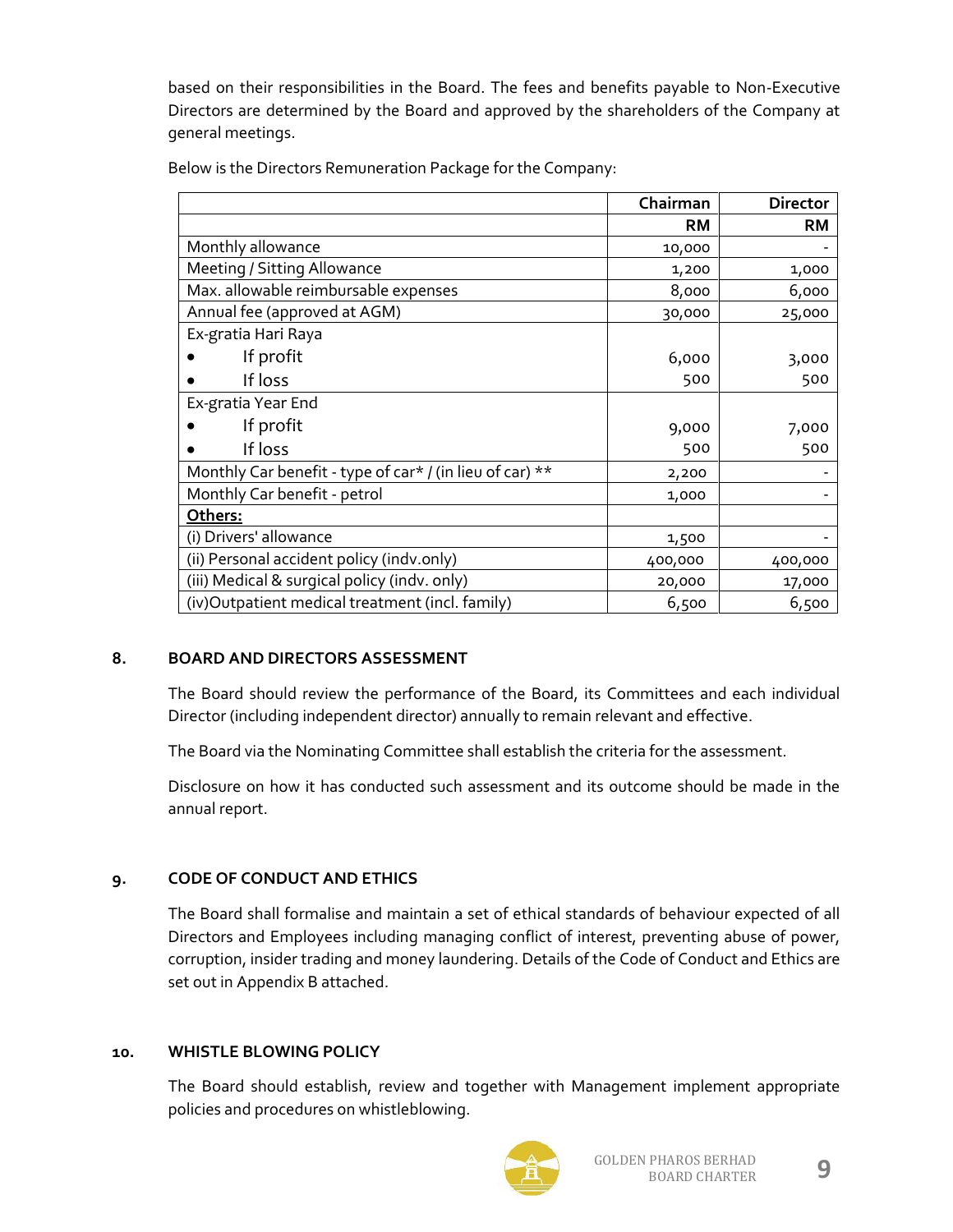#### **11. COMPANY SECRETARY**

- i. The Board shall ensure that it is supported by a suitably qualified and competent Company Secretary.
- ii. The responsibilities of the Company Secretary include:
	- Advising the Board on its roles and responsibilities;
	- Helping the Board and its Board Committees function effectively and in accordance with their terms of reference and best practices;
	- Facilitating the orientation of new Directors and assist in Directors training and development;
	- Advising the Directors on corporate disclosures and compliance with Companies Act 2016, securities regulations and MMLR of Bursa Securities;
	- Managing processes pertaining to the annual shareholders' meeting;
	- Managing Board & Board Committee meeting logistic, attending and recording minutes thereof and facilitating Board Communication; and
	- Monitoring corporate governance development and informing the Board of current governance practices.

## **12. STAKEHOLDERS' COMMUNICATION**

The Board shall ensure ongoing engagement and communication between the Company and stakeholders to facilitate mutual understanding of each other's objectives and expectations. Channels of communication with stakeholders include:

- establishing an investor relations function;
- conducting engagement forums;
- organizing investor, analyst and media briefings; and
- use of company's website where stakeholders can access products and services, corporate information, annual reports, financial information, corporate presentations, Company announcements and stock information.

## **13. GENERAL MEETING**

All Directors and the Chairs of Board Committees shall attend General Meetings to engage directly with shareholders and to allow shareholders to raise questions directly to those responsible.

## **14. REVIEW OF THE BOARD CHARTER**

This Charter and the Terms of Reference of each Committee established by the Board shall be periodically reviewed and updated by the Board taking into consideration the needs of the Group as well as any development in rules and regulations that may have an impact on the discharge of the Board's duties and responsibilities.

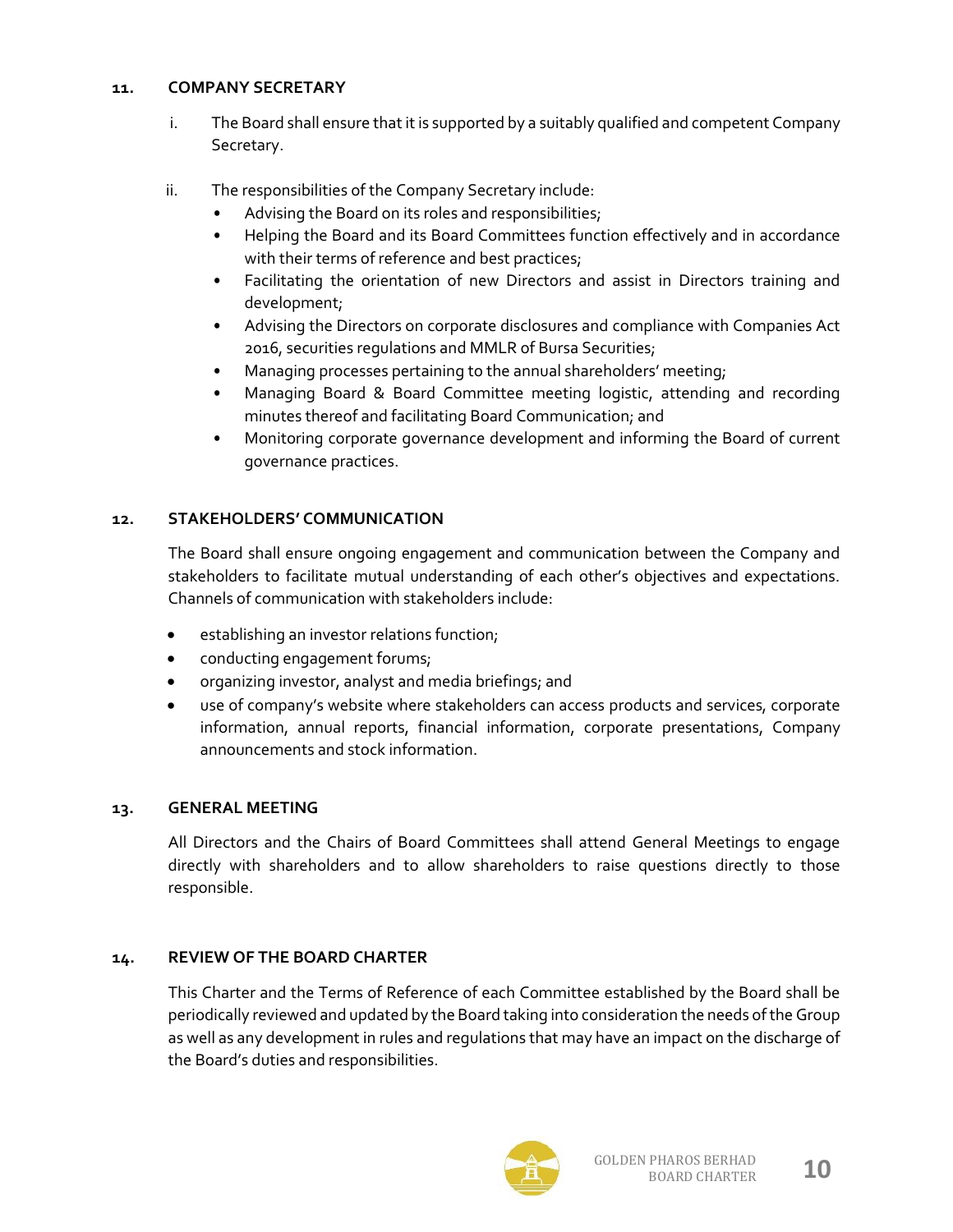## **MATTERS RESERVED FOR COLLECTIVE DECISION OF THE BOARD**

The authorities of the Board are specified below. The authorities may be varied from time to time as determined by the Board.

## 1 Conduct of the Board

- i. Appointment and recommendation for removal of Directors.
- ii. Appointment and removal of Company Secretaries.
- iii. Appointment of Board Committees, Chairman and members of the Committee.
- iv. Approval of terms of reference of Board Committees and amendments to such terms.
- v. Appointment of senior executive positions, including that of the CEO and Executive Directors of the Company and their duties and the continuation (or not) of their service.

## 2 Remuneration

- i. Recommendation of the Directors' fee and other remuneration for Non-Executive Directors.
- ii. Approval of the remuneration package structure and policy for CEO and Executive Directors.
- iii. Approval of any proposed employees' share option scheme and/or amendments to the scheme, subject to other approvals that may be required by law or regulations.

## 3 Operational

- i. Approval of business strategy and group corporate objectives.
- ii. Periodic review of performance against corporate objectives and group operational plan.
- iii. Approval of capital expenditure above the prescribed amount as may be determined from time to time.
- iv. Approval of investment or divestment in a company/ business/ property/ undertaking of a substantial value.
- v. Approval of investment or divestment of a capital project which represents a significant diversification from the existing business activities.
- vi. Approval of changes in the major activities of the Company or Group.
- vii. Approval of treasury policies and bank mandate.

## 4 Financial

- i. Approval of interim and annual financial statements.
- ii. Approval for the release of financial announcements.
- iii. Approval of the Annual Directors' Report and Statutory Accounts.
- iv. Approval of dividend policy, interim dividends, the recommendation of final dividends and the making of any other distribution.
- v. Adoption of accounting policies.
- vi. Review the adequacy and effectiveness of the Group's internal control system.

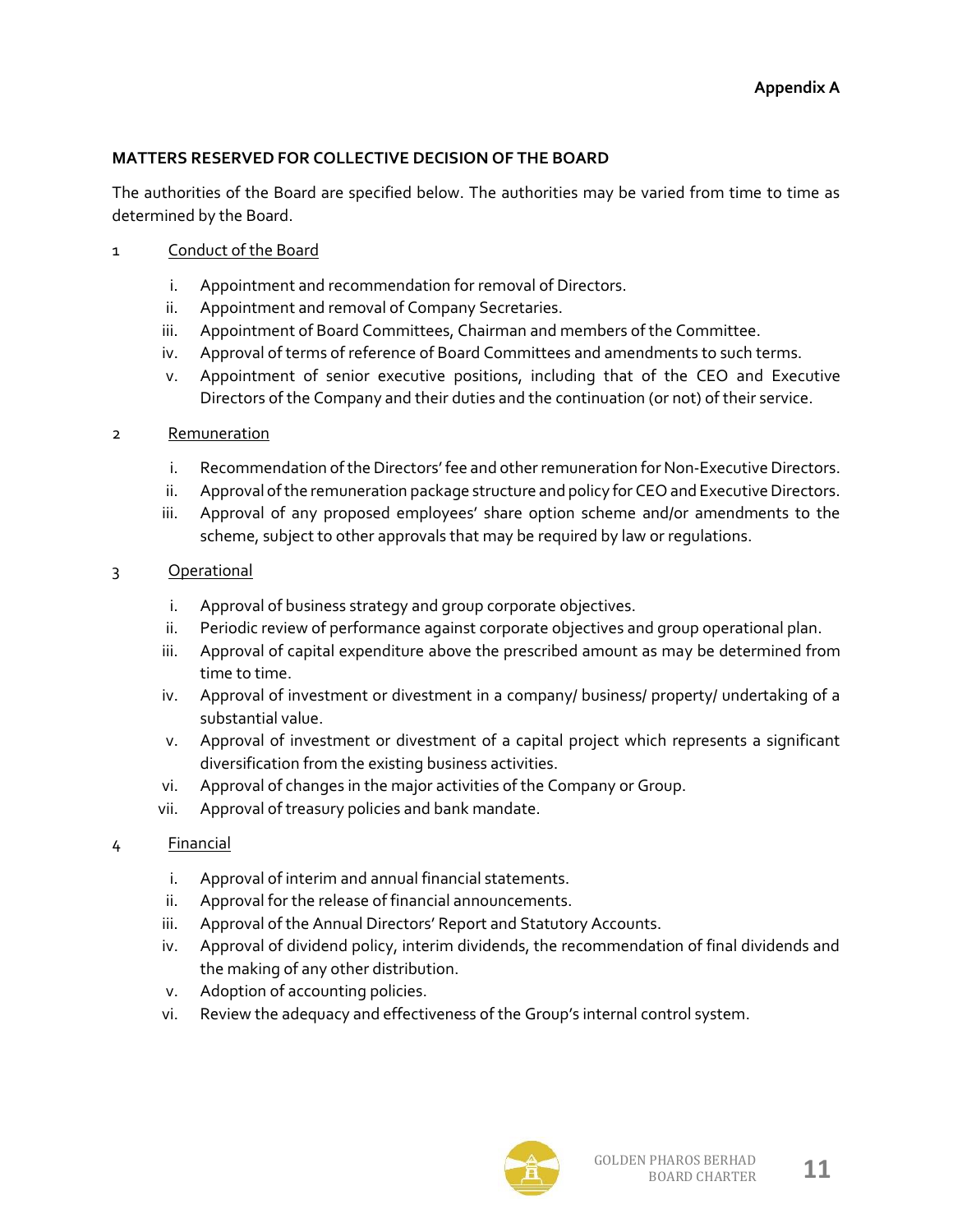## 5 Other Matters

- i. The granting of powers of attorney by the Company.
- ii. The entering into of any indemnities or guarantees.
- iii. Recommendations for the alteration of the Constitution of the Company.
- iv. Alteration of the financial year end date, registered office and name of the Company.
- v. Purchase of own shares by the Company subject to having a valid shareholders' mandate.
- vi. Issuance of any debt instruments.
- vii. Scheme of reconstruction or restructuring.
- viii. Any other significant business decision.
- ix. Any other matter requiring the convening of a general meeting of shareholders or any class of shareholders.
- x. Any other matters as may be required by law or the governing authorities.

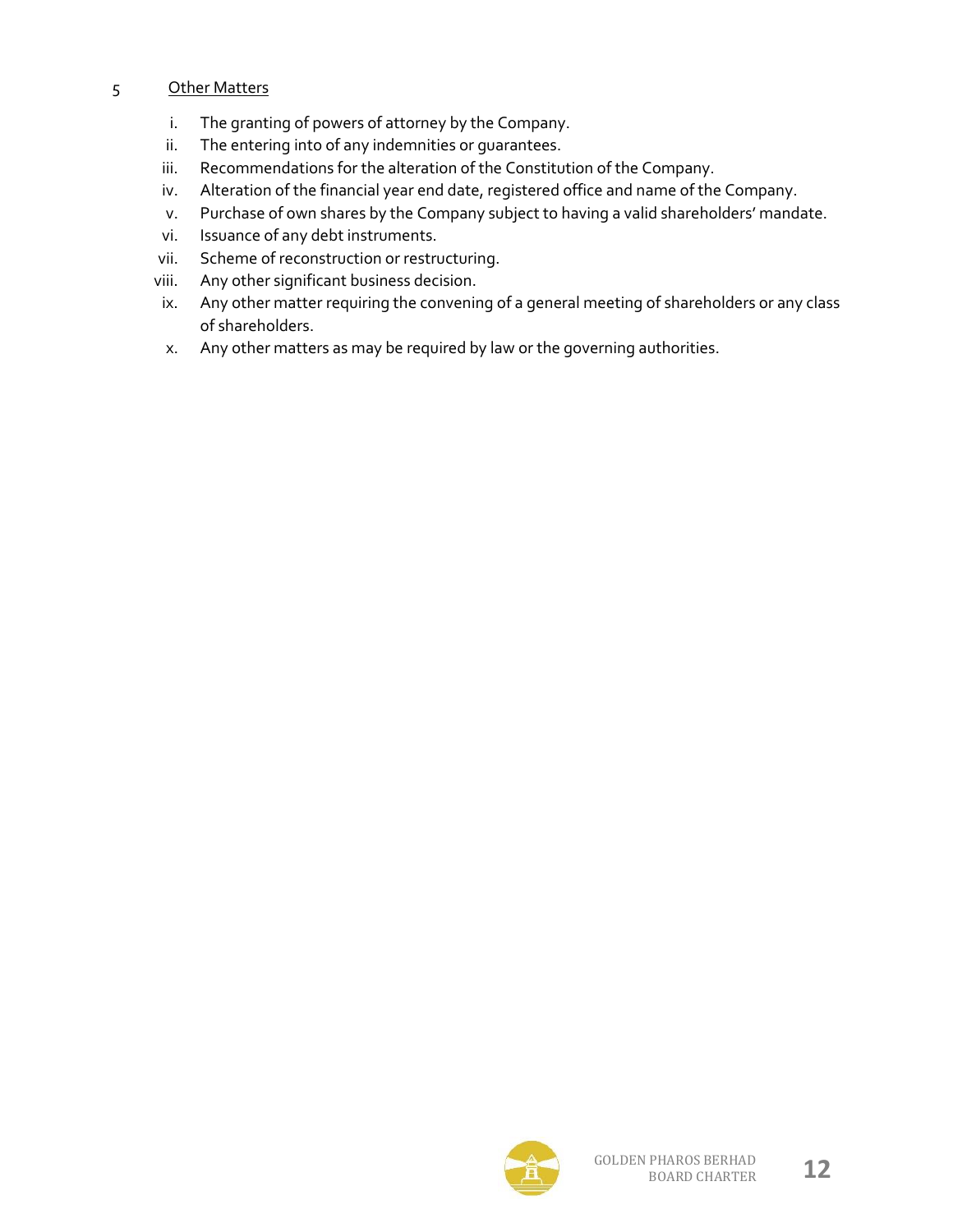## **COMPANY DIRECTORS CODE OF CONDUCT AND ETHICS**

#### **1. OVERVIEW**

The Board establishes this Code of Conduct and Ethics ("Code") to promote good business conduct and maintain a healthy corporate culture that engenders integrity, transparency and fairness.

#### **2. OBJECTIVE**

The objective of the Code is to set out core areas of ethical conduct expected of all Directors based on acceptable values the Company upholds. The Code is not intended to be exhaustive, and there may be additional obligations that Directors and Employees are expected to behave or conduct when performing their duties.

For all intents and purposes, all Directors shall always uphold the spirit of accountability and social responsibility in line with all applicable laws, rules and regulations governing the Company.

Where there is conflict between a provision of this Code and any regulatory and legislative provisions, the stricter provision shall apply.

#### **3. APPLICABILITY**

The Code is applicable to all Directors of the Company. If a Director requires further clarification on the Code, the Director may refer or highlight any concerns to the CEO of the Company.

#### **4. CORE AREAS OF CONDUCT**

#### 4.1 Conflict of Interest

The Directors are expected to make business decisions in the best interest of the Company and should avoid involving themselves in situations where there is real or apparent conflict of interest between them as individuals and the interest of the Company. Directors must not use their positions or knowledge gained directly or indirectly in the course of their duties for private or personal advantage.

In addition, a Director shall avoid any situation in which the Director has an interest in any entity or matter that may influence the Director's judgment in the discharge of responsibilities.

#### 4.2 Guarding against Bribery and Corruption

The Company takes a zero-tolerance approach towards bribery and corruption, and is committed to behaving professionally, fairly and with integrity in all the business dealings and relationships wherever the Company operates, and implementing and enforcing effective systems to counter bribery and corruption.

Directors must comply with all applicable anti-corruption laws and regulations and treaties in the countries in which the Company operates.

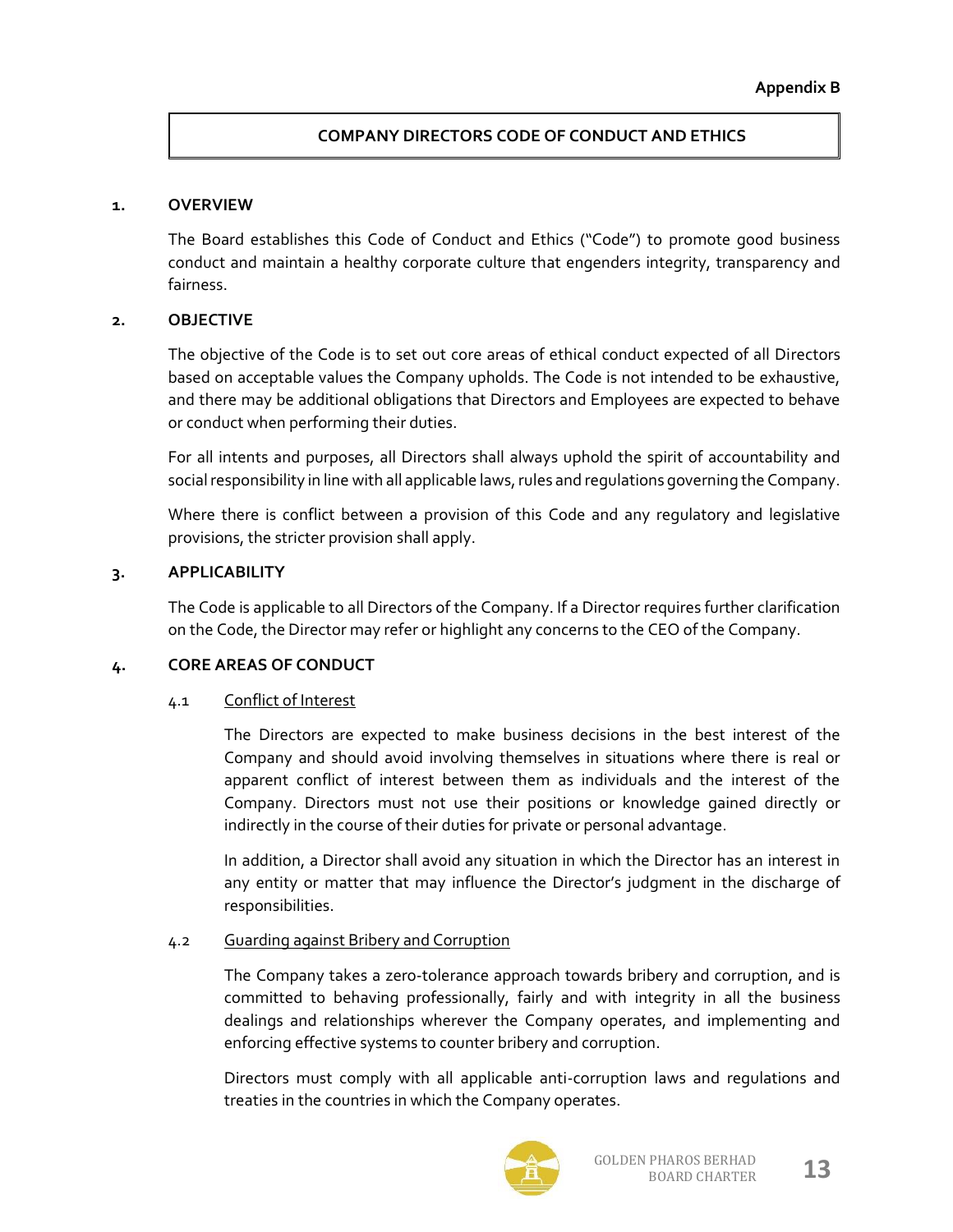Directors must not directly or indirectly promise, offer, grant or authorise the giving of money or anything else of value, to government officials, officers of private enterprises and their connected persons to obtain or retain a business or an advantage in the conduct of business.

These include:

- a) Commissions that Directors have reason to suspect will be perceived as bribes or have reason to suspect will be used by the recipient to pay bribes or for other corrupt purposes; and
- b) Facilitation payments ('grease payments') which are regarded as payments to government officials to gain access, secure or expedite the performance of a routine function they are in any event obligated to perform.
- c) Directors must also refrain from any activity or behaviour that could give rise to the perception or suspicion of any corrupt conduct or the attempt thereof. Promising, offering, giving or receiving any improper advantage in order to influence the decision of the recipient or to be so influenced may not only result in disciplinary action but also criminal charges.
- d) All Counterparts (when representing the Company) are under a duty not to promise, offer or give any improper advantage on behalf of the Company. Directors must endeavour to ensure that these Counterparts do not promise, offer or give any such improper advantage on behalf of the Company.
- 4.3 Gifts
	- a) Directors or their family members must not solicit any gifts from Counterparts or Business Partners directly or indirectly. They are also discouraged from accepting gifts from these parties.
	- b) Similarly, Directors may offer gifts to promote good business relationships. However, they must be sensitive to the recipient organisation's gifts receiving policy.
	- c) Directors or their family members must never accept or offer, with or without approval, gifts in the form of cash or cash equivalents, personal services or those otherwise that may put themselves in a position of conflict, influence the business decision or was otherwise intended or given with the expectation of gaining any advantage, or which may adversely affect the Company's reputation.

## 4.4 Entertainment

a) Directors or their family members must not solicit any form of entertainment from Counterparts or Business Partners directly or indirectly. They may accept invitations to social events or entertainment within reason according to the scope of their work provided these events or entertainment are not lavish or become a regular feature that may influence business decision making process.

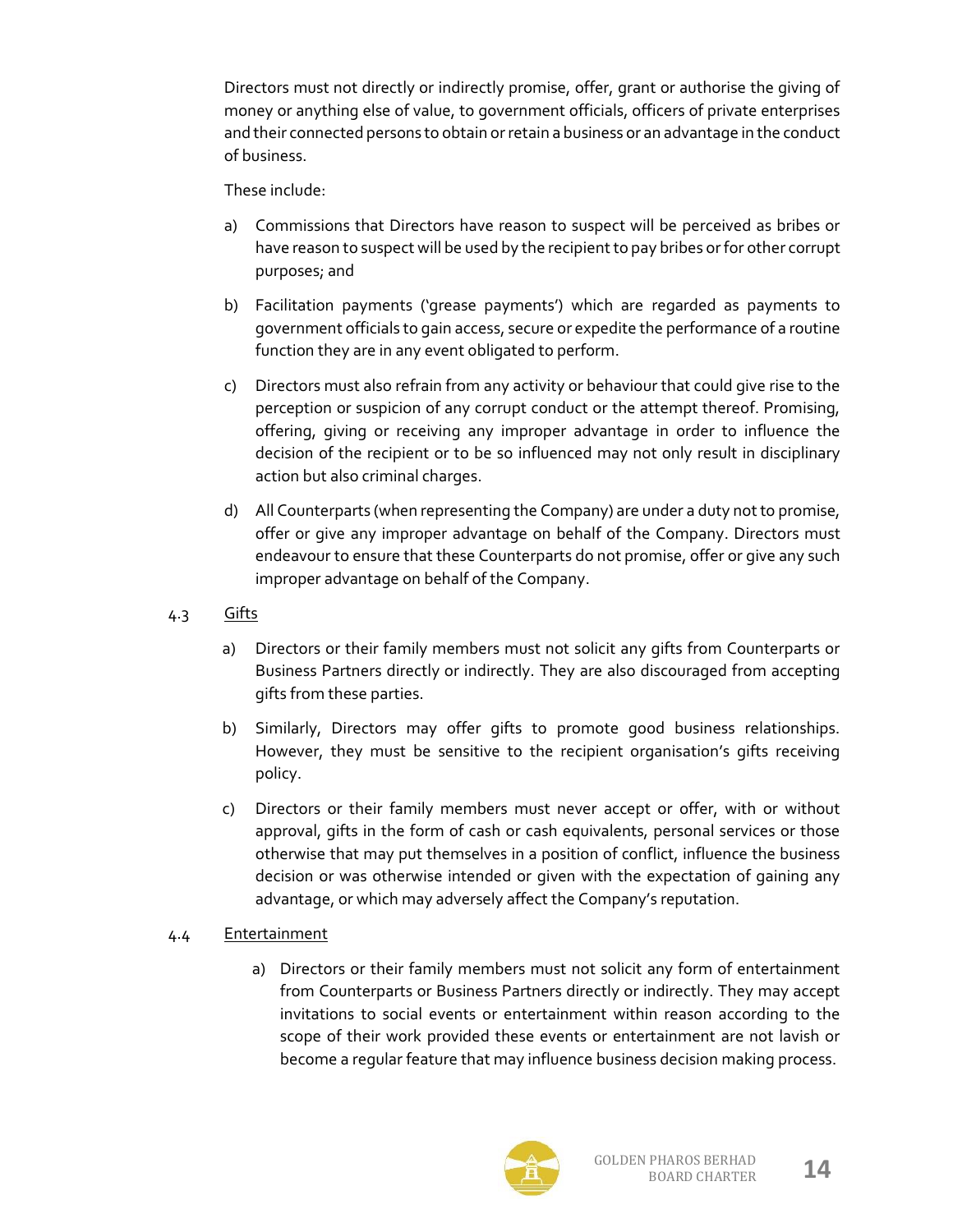b) Directors must not accept, engage or offer any entertainment that is indecent, sexually oriented or that otherwise might put themselves in a position of conflict or adversely affect the Company's reputation.

## 4.5 Donation

- a) Donations are part of the Company's commitment to society and a way of contributing to worthy causes. Unfortunately, even legitimate donations sometimes have the risk of creating the appearance of bribery and corruption.
- b) All requests for donations received by the Directors must be referred to the CEO of the Company.

## 4.6 Money Laundering

Money laundering is the process of concealing the true nature or source of unlawfully obtained funds and passing it through legitimate business channels by means of bank deposits, investments, or transfers from one place (or person) to another.

All Directors are prohibited from involvement in money laundering activities, either directly or indirectly.

Directors are expected to be mindful of the risk of the Company's business being used for money laundering activities and to raise any suspicious transactions to the CEO.

## 4.7 Confidential Information

It is pertinent that all Directors exercise caution and due care to safeguard any information of confidential and sensitive nature relating to the Company which is acquired in the course of their directorship, and are strictly prohibited to disclose to any person, unless the disclosure is duly authorized or legally mandated.

## 4.8 Insider Information and Securities Trading

Director shall use price sensitive non-public information which can affect the price of the securities of the Company when it becomes publicly known, for personal benefit. Directors are not allowed to trade in securities or to provide insider information of the Company to anyone, including family members and friends until Insider Information is publicly released.

## 4.9 Protection of Assets

Directors must protect the assets of the Company to ensure availability for legitimate business purposes and that no property, information or position belonging to the Company or opportunity arising from these be used for personal gain.

## 4.10 Compliance with the Law

The Company will comply with all applicable laws, rules and regulations of the governments, commissions and exchanges in jurisdictions within which the Company operates. Directors are expected to understand and comply with the laws, rules and regulations that are applicable to their positions and/or directorship, including the Anti-

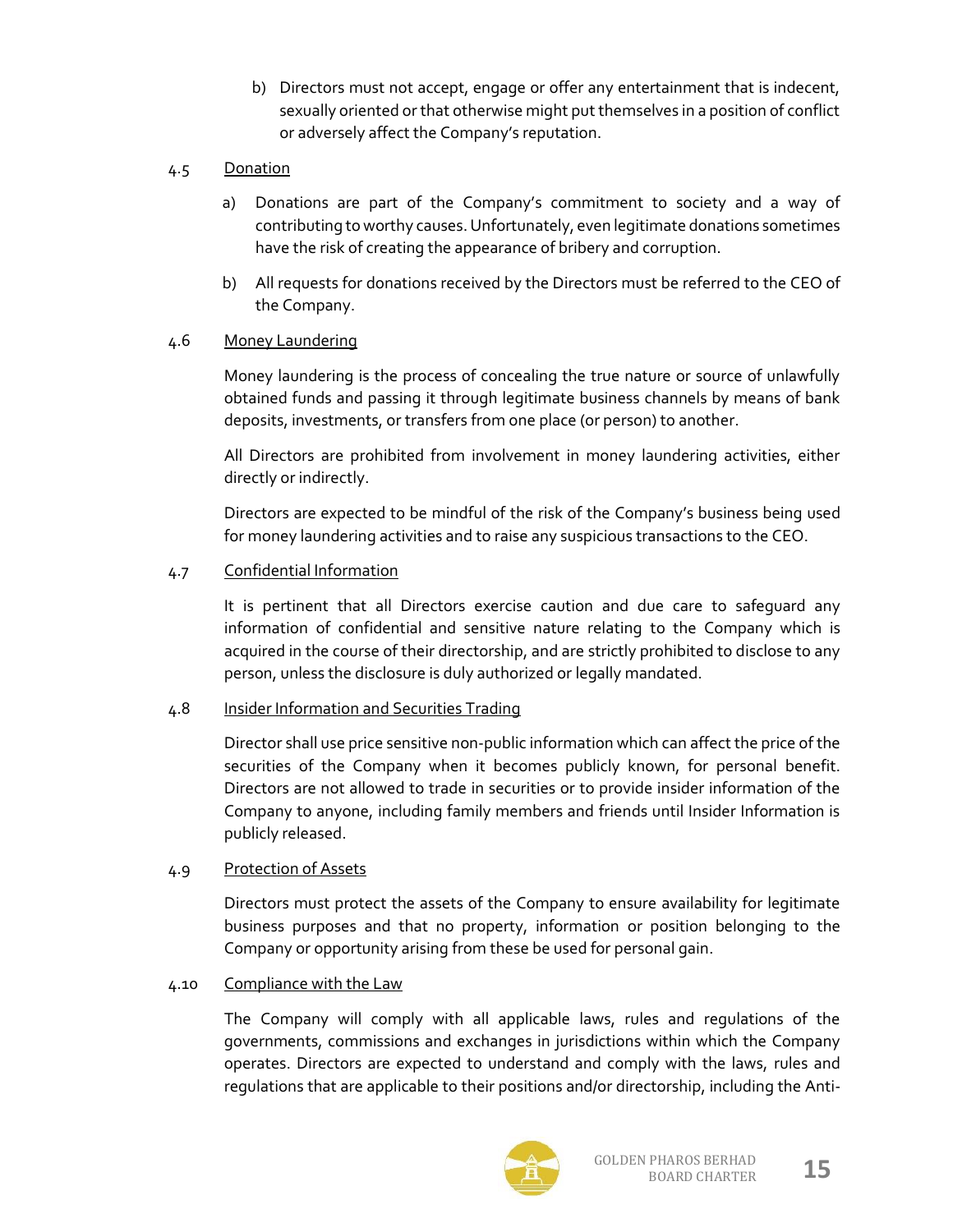Money Laundering and Anti-Terrorism Financing Act 2001, Malaysian Anti-Corruption Commission Act 2009, Personal Data Protection Act 2010, Competition Act 2010, etc.

## 4.11 Health, Safety and Environment

The Company will use its best endeavours to ensure a safe workplace and maintain proper occupational health and safety practices to commensurate with the nature of the Company's businesses and activities. Such a commitment in return requires that all Directors understand and abide by the Company's policies and procedures.

The Company further ensures the business operations are sustainable, by proactively addressing environmental challenges and respecting fundamental human rights, without sacrificing long-term economic value creation.

#### 4.12 Working with Local Communities

The Company engages with and contributes to local communities in a socially responsible manner within its areas of operation without compromising the benefits of any particular stakeholder.

#### 4.13 Sexual Harassment

Sexual harassment by any Director is unacceptable. It is the Company's policy to provide all Employees with a working environment free from any form of sexual harassment. Any questions concerning issues of such should be directed to the CEO. All such reports and/or complaints shall be treated with strictest confidence.

## 4.14 Outside Interest

Directors shall not engage in an outside interest that will undermine the performance of the Directors or bring disrepute to the Company.

## 4.15 Misconduct

Director shall not be involved in or abet any activity that is deemed by the Company to be an act of misconduct (includes use and abuse of drugs).

## **5. REPORTING OF VIOLATIONS OF THE CODE**

Any person who knows of, or suspects, a violation of the Code, is encouraged to whistle blow or report the concerns through the Whistle Blowing Policy. No individual will be discriminated against or suffer any act of retaliation for reporting in good faith on violations or suspected violations of the Code.

## **6. REVIEW OF THE CODE**

The Board will review the Code from time to time to ensure that it continues to remain relevant and appropriate.

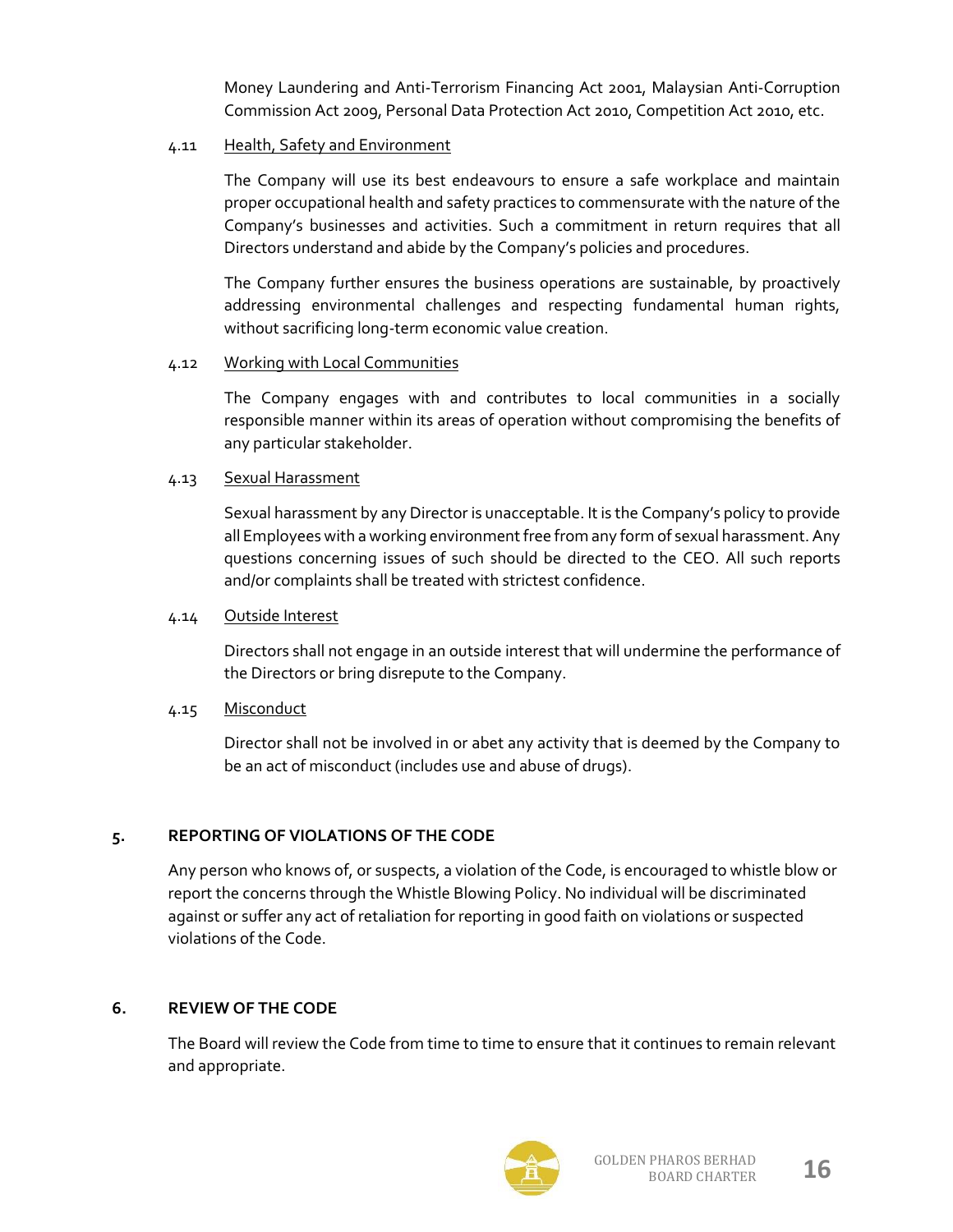## **TERMS OF REFERENCE OF AUDIT COMMITTEE ("AC")**

This Terms of Reference extends to GPB and all its subsidiaries, joint ventures and associates within the Group.

## **1. COMPOSITION**

The AC shall be appointed by the Board of Directors from among their number and shall comprise of not less than three (3) members which fulfils the following requirements: -

- i. all the AC members must be Non-Executive Directors, with a majority of them being Independent Directors; and
- ii. all the AC members should be financially literate;
- iii. at least one (1) member:
	- a. must be a member of the Malaysian Institute of Acountants (MIA); or
	- b. if he is not a member of MIA, he must have at least three (3) years' working experience and:
		- he must have passed the examinations specified in Prt I of the 1st Schedule of the Accountants Act, 1967; or
		- he must be a member of one of the associations of accountants specified in Part II of the 1st Schedule of the Accountants Act, 1967.
		- fulfils such other requirements as prescribed or approved by Bursa Malaysia Securities Berhad.
- iv. No alternate Director shall be appointed as member of the AC.
- v. Former key audit partner may be appointed as a member of the AC, but must observe a cooling-off period of at least two (2) years prior to his appointment.

The chairman of the AC shall be appointed by the Board from among their Independent Directors who must not be the Chairman of the Board.

The terms of office and performance of the Committee and each of its members must be reviewed by the Board of Directors at least once every 3 years to determine whether the Committee and its members have carried out their duties in accordance with their terms of reference.

In the event of any vacancy in the Committee resulting in the non-compliance of the listing requirement of the Bursa Malaysia pertaining to composition of audit committee, the Board of Directors shall within three months of that event fill the vacancy.

## **2. AUTHORITY**

The AC wherever necessary and reasonable for the performance of its duties, shall in accordance with the procedure determined by the Board and at the cost of the Company:

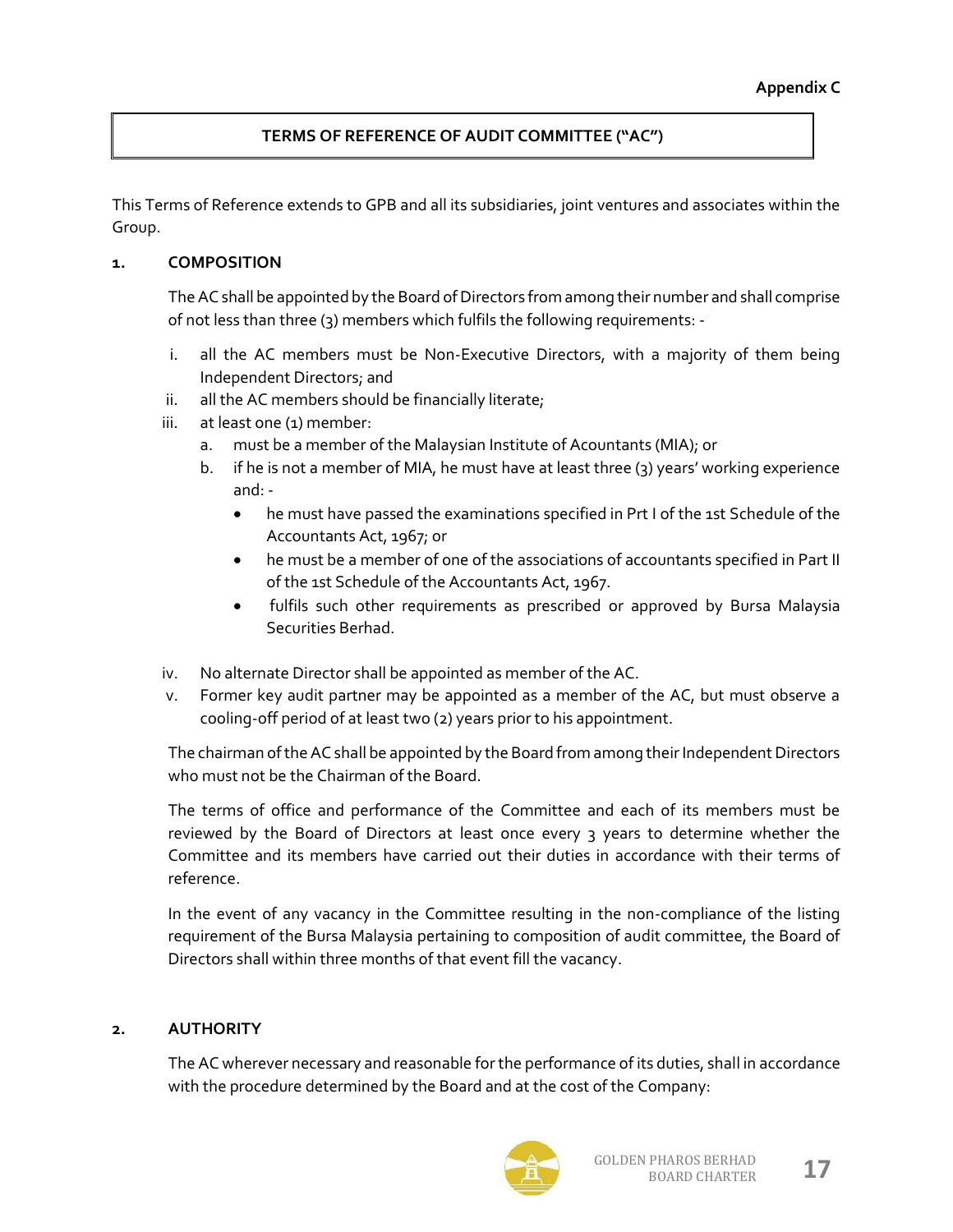- i. have authority to investigate any matter within its terms of reference;
- ii. have the resources which are required to perform its duties;
- iii. have full and unrestricted access to any information, records, properties and personnel within the Group;
- iv. have direct communication channels with the external auditor and person(s) carrying out the internal audit function or activity;
- v. To obtain independent professional advisers or other advisers and to engage outsiders with relevant experience and expertise if necessary; and
- vi. be able to convene meetings with external auditors, the internal auditors or both, excluding the attendance of other directors and employees of the Company, whenever deemed necessary.

## **3. FUNCTION AND DUTIES**

The functions and duties of the BAC shall be to:

- i. to review the quarterly results and year-end financial statements prior to the approval by the Board of Directors, focusing on, amongst others:
	- changes in or implementation of major accounting policies and practices;
	- significant matters highlighted including financial reporting issues, significant judgments made by management, significant and unusual events or transactions, and how these matters are addressed; and
	- compliance with accounting standards and other legal and regulatory requirements;
- ii. to review with the external auditors:
	- the nature and scope of audit;
	- their audit plan;
	- their evaluation of the system of internal controls;
	- their audit report; and
	- the assistance given by the employees of the Company to the auditors.
- iii. to review with the internal auditors:
	- the adequacy of the scope, functions, competency and resources of the internal audit functions and that it has the necessary authority to carry out its work; and
	- the internal audit program, processes and investigation undertaken and whether or not appropriate action is taken on the recommendations of the internal auditors;
- iv. to review any related party transactions and conflict of interest situations that may arise within the Company or Group.
- v. to recommend to the Board the appointment, re-appointment, resignation or dismissal of external auditors and the audit fees.
- vi. to assess suitability of the external auditor on annual basis based on the following criteria:
	- auditor independence;
	- quality of audit services; and
	- audit fees

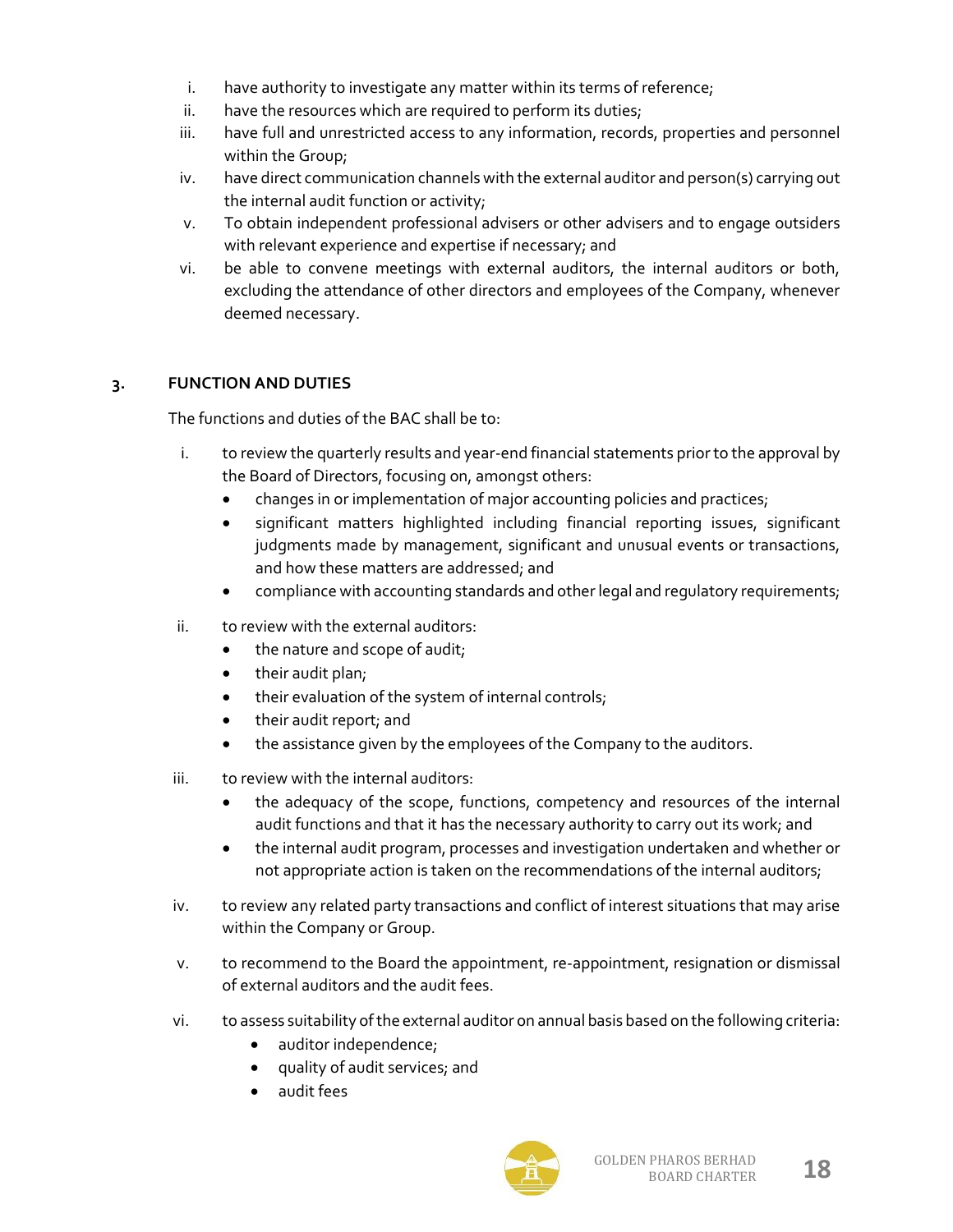- vii. Promptly report to Bursa Malaysia Securities Berhad ("BMSB") on matters reported by it to the Board that have not been satisfactorily resolved resulting in a breach of the Listing Requirements of the BMSB.
- viii. To consider and examine any other matters as the Audit Committee consider appropriate or as instructed by the Board of Directors.

## **4. FREQUENCY OF MEETINGS, QUORUM AND SECRETARY**

The AC shall meet not less than four (4) times in a year. Additional meetings may be convened at any time if so requested by any AC member, CEO or the internal or external auditors.

A quorum shall consist of a majority of members present who must be Independent Directors.

In the absence of the chairman, the members present shall elect one of their members, who must be an Independent Director as chairman for the meeting.

Other Directors and management personnel may attend any particular AC meeting only at the Committee's invitation, specific to the relevant meeting.

The Company Secretary shall be the Secretary of the AC. Agenda and notice of meeting shall be circulated, at least one (1) week before each meeting to the members of the AC.

The minutes of all AC meetings shall be circulated to the members of the Board together with the Board meeting papers.

The AC shall regulate the manner of proceedings of its meetings, having regard to normal conventions on such matter.

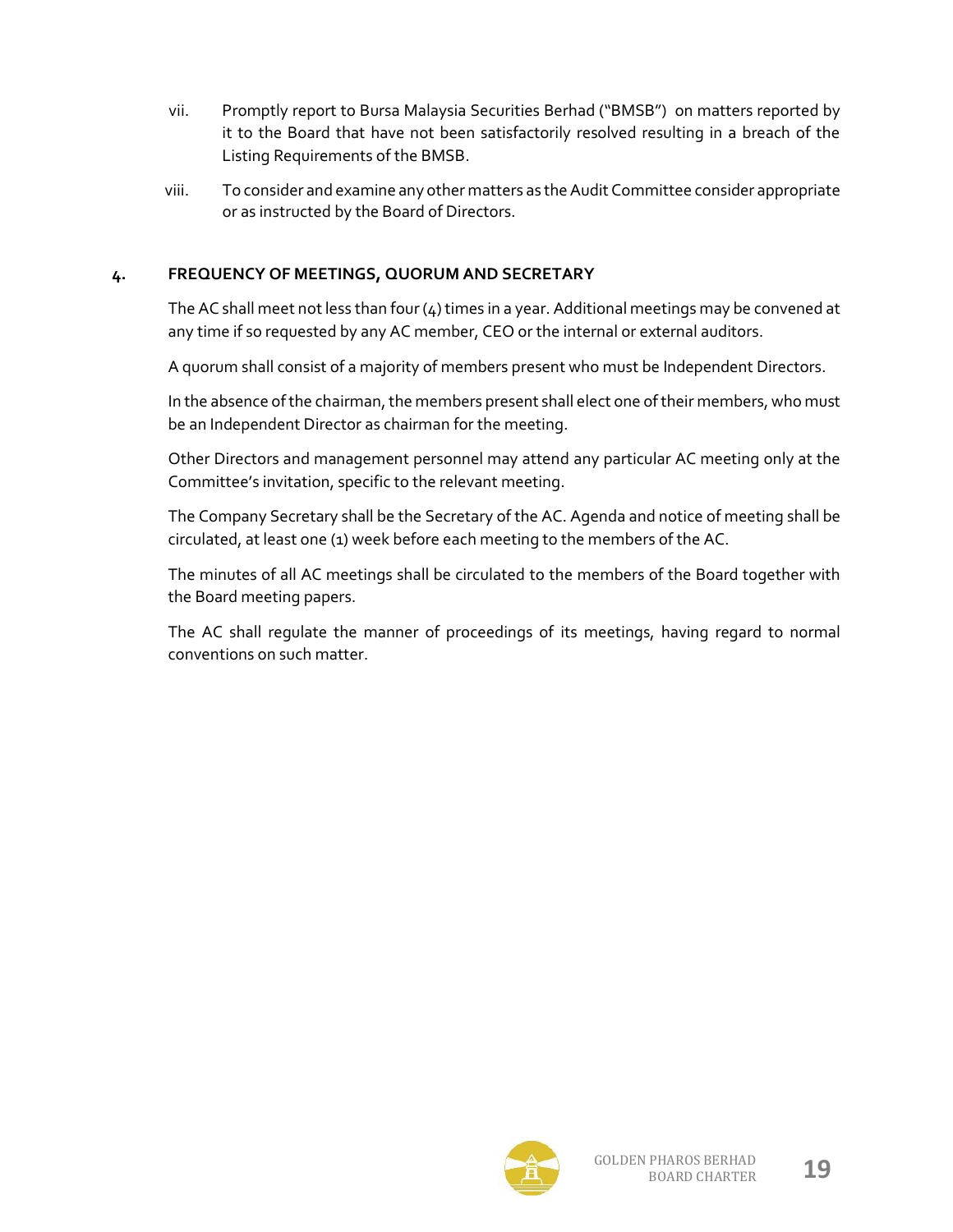## **TERMS OF REFERENCE OF NOMINATION & REMUNERATION COMMITTEE ("NRC")**

This Terms of Reference shall apply to GPB and its Group of Companies:-

#### **1. COMPOSITION**

The NRC shall have at least three (3) members, all of whom shall be non-executive directors with the majority being independent directors.

The appointment of a NRC member terminates when the member ceases to be a Director, or as determined by the Board.

#### **2. AUTHORITY**

- 2.1 The NRC shall have access to all information pertaining to the Company to enable the committee to discharge its duties effectively.
- 2.2 The NRC may request other directors, members of Management, counsels, consultants as applicable to participate in the committee meetings, as necessary, to carry out its responsibilities
- 2.3 For avoidance of doubt all the powers of authorities herein as stated or specifically authorized within the ambit of the Term of Reference, should not be usurped, delegated and abrogated in any manner, by/to any person, body or authority whatsoever.

#### **3. SCOPE AND FUNCTIONS**

The scope and function of the NRC shall include the following:

- 3.1 Nomination
	- 3.1.1 To determine the criteria for Board membership, including qualities, experience, skills, expertise, education background and qualifications, competencies, integrity, contribution, level of commitment in terms of time and other qualities that will best qualify a nominee to serve on the Board.
	- 3.1.2 To review annually and recommend to the Board with regard to the structure, size, tenure, directorships, balance and composition of the Board and Committees including the required mix of skills and experience, core competencies which the Directors should bring to the Board and other qualities to function effectively and efficiently.
	- 3.1.3 To recommend to the Board, Directors for re-election/re-appointment by the shareholders.

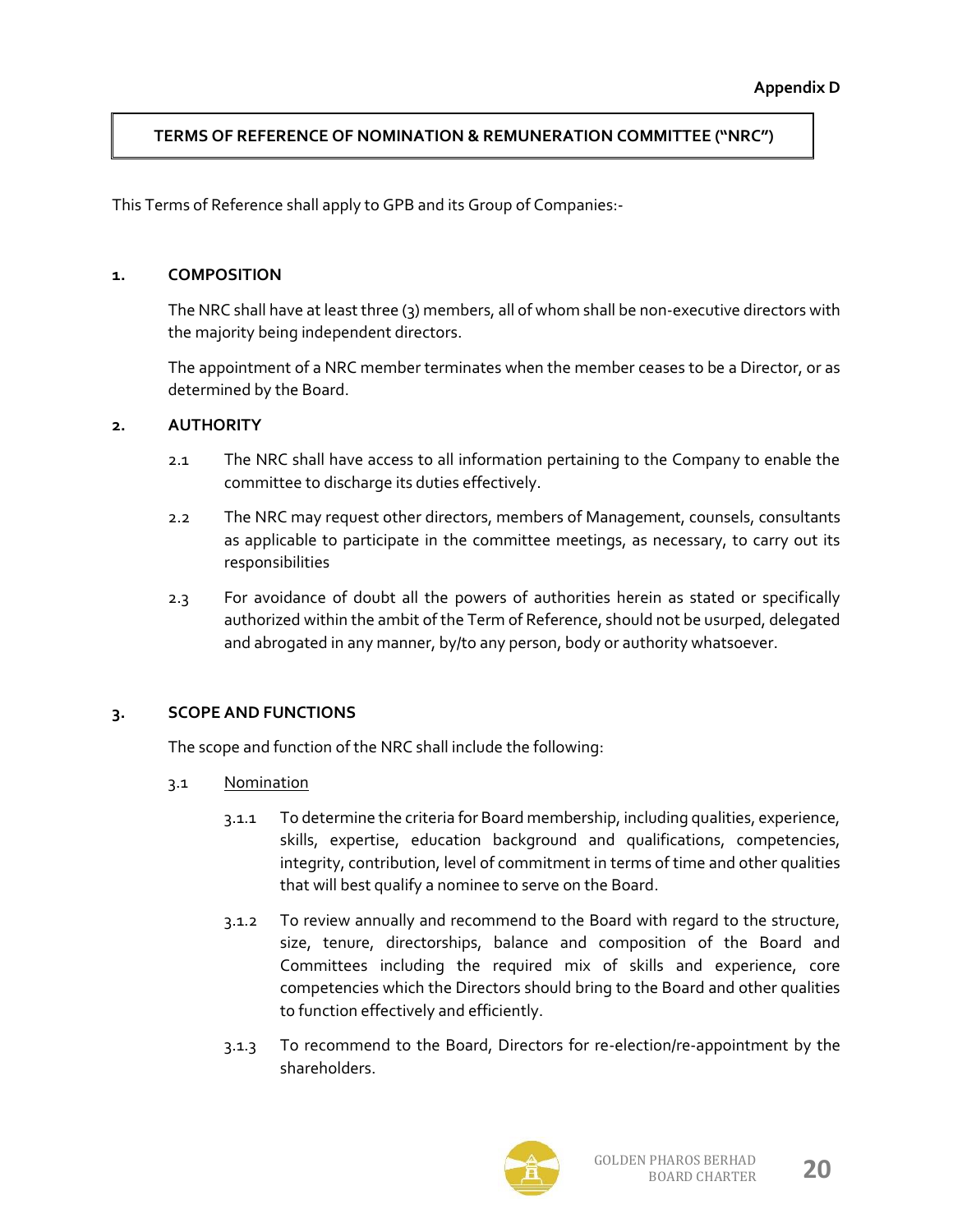- 3.1.4 To evaluate on an annual basis, the effectiveness of the Board as a whole, the performance of the Board Committees and each individual Director as well as the performance and term of office of each Audit Committee Member.
- 3.1.5 To assess annually the independence of the Independent Directors.
- 3.1.6 To assess the training needs of the Directors.
- 3.1.7 To consider and examine any other matters as the NRC considers appropriate or as instructed by the Board.

## 3.2 Remuneration

- 3.2.1 To review and recommend to the Board the Directors' fees, allowances and other fringe benefits to be accorded to the Directors in accordance with the contribution and level of responsibilities undertaken by the Board of Directors.
- 3.2.2 To recommend to the Board any performance related pay schemes for Executive Directors.
- 3.2.3 To ensure that a strong link is maintained between the level of remuneration and individual performance against the performance of the Group and the achievement of the organization targets.
- 3.2.4 To review and verify the allocation of scheme options pursuant to the Company's Share Issuance Scheme in accordance to the Bursa Malaysia Securities Berhad Main Market Listing Requirements.
- 3.2.5. To consider other matters as referred to the NRC by the Board.

## **4. FREQUENCY OF MEETINGS, QUORUM AND SECRETARY**

The NRC shall meet at least once a year. Additional meetings shall be scheduled as considered necessary by the Chairman of the BNRC.

The quorum for the NRC shall be at least two (2) members shall form a quorum of the NRC meeting. In the absence of the Chairman, the members present shall elect one of their number to chair the meeting.

The Company Secretary of GPB shall be the Secretary of the NRC. The Notice and Agenda for each meeting shall unless otherwise agreed to by the members, be circulated to the NRC members and all those who are required to attend the meeting, at least seven (7) days before each meeting.

The minutes of all NRC meetings shall be circulated to the members of the Board together with the Board meeting papers.

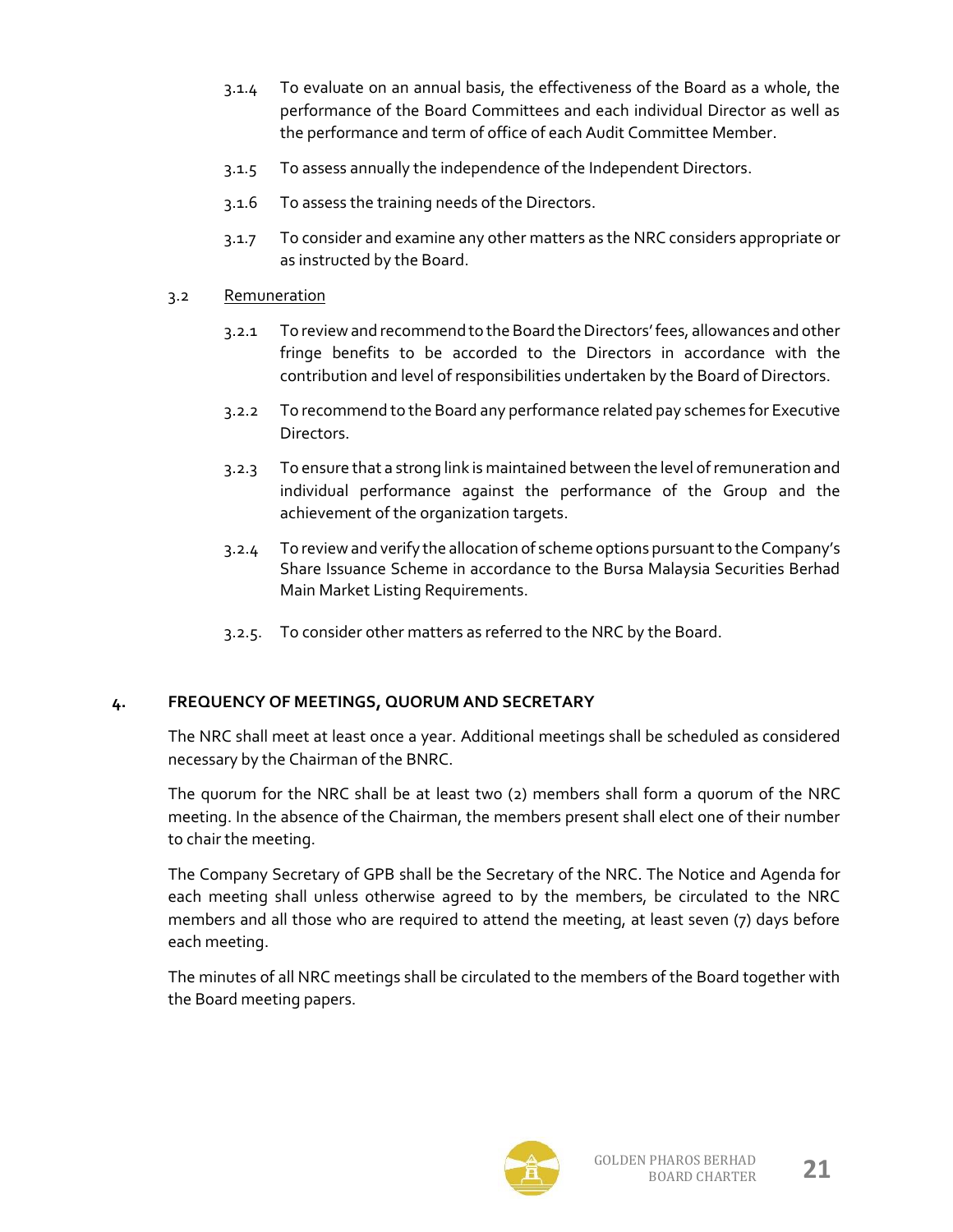## **WHISTLEBLOWING POLICY**

#### **1. THE POLICY AND ITS PURPOSE**

The Policy protects the whistleblower who lodged a report/complaint, provided the report is made in good faith ("Whistleblower"). Anyone engaging in retaliatory conduct against the whistle blowing employee will be subjected to enforcement action under Section 10 (6) of the Whistleblower Protection Act 2010 ("WPA Act 2010").

Any employee who has made report in good faith is protected against adverse employment actions which will affect his/her livelihood (e.g. discharge, demotion, suspension, harassment or other forms of discrimination) for reporting improper conduct.

An employee or any other party is protected even if the report made proved to be incorrect or unsubstantiated. The revocation of whistleblower protection can only be made in the event the conditions specified under Section 11 (1) of the WPA 2010 are met in the opinion of the Company namely:

- (a) The Whistleblower himself has participated in the improper conduct disclosed.
- (b) The Whistleblower wilfully made in his disclosure of improper conduct a material statement which he knew or believed to be false or did not believe to be true.
- (c) The disclosure of improper conduct is frivolous or vexatious.
- (d) The disclosure of improper conduct principally involves questioning the merits of government policy.
- (e) The disclosure on improper conduct is made solely or substantially with the motive of avoiding dismissal or other disciplinary action.
- (f) The Whistleblower, in the course of making the disclosure or providing further information, commits an offence under the WPA2010.

#### **2. SCOPE**

The Policy applies to the Company and all its subsidiary companies (if any). Employees (including permanent, contract, part time or casual employees), Directors, Shareholders, Consultants, Contractors, outside agencies or any parties with a business relationship with the Company or its subsidiaries (if any) are encouraged to disclose any wrongdoings that may adversely impact the Company.

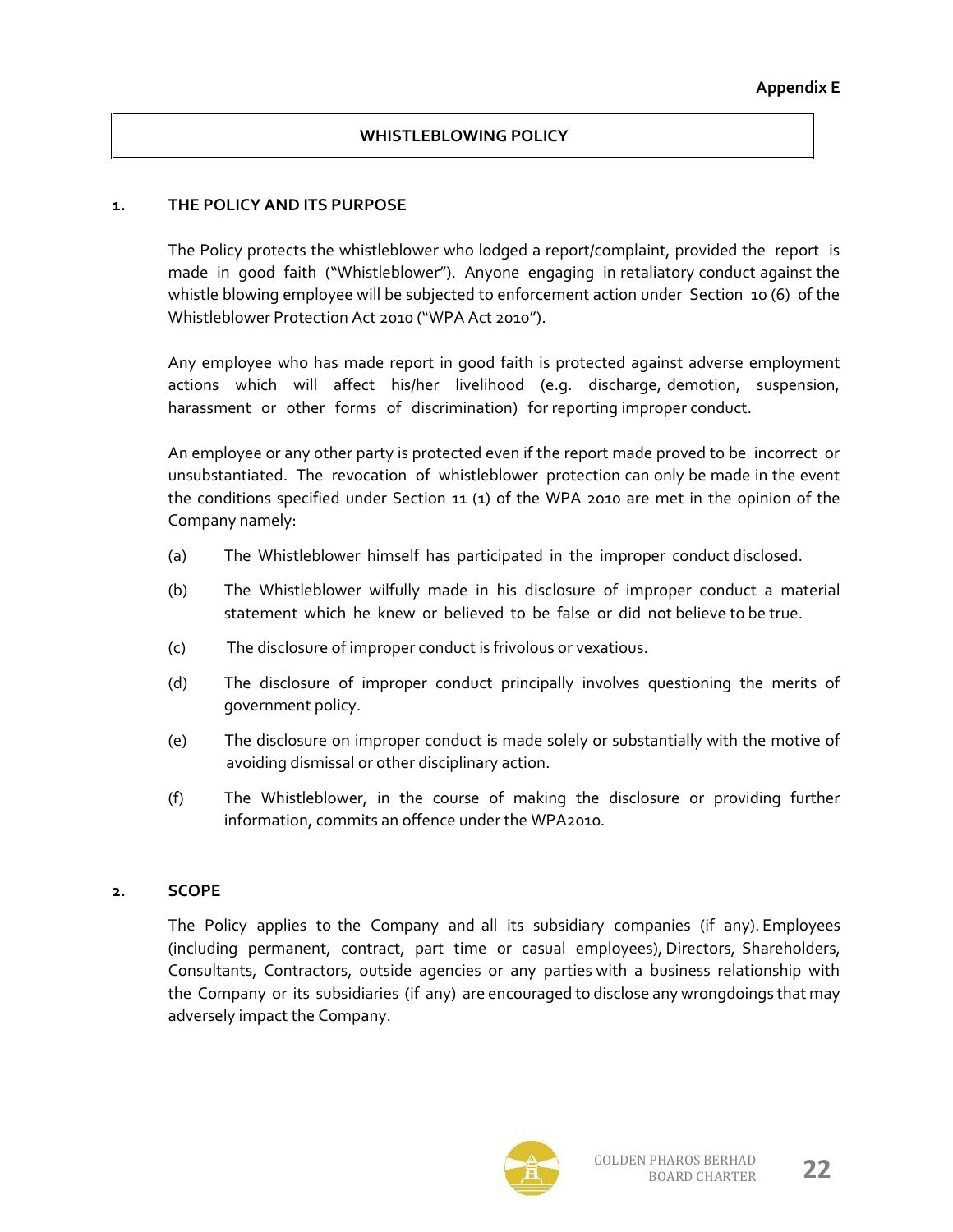#### **3. IMPROPER CONDUCT**

The following shall constitute "Improper Conduct" under this Policy:

- i. Incidents of fraud, corruption or bribery;
- ii. Conduct or activity which breaches any law or regulatory obligation;
- iii. Breach of Company's policies, practices, procedures or other rules of conduct;
- iv. Improprieties in matters of financial reporting;
- v. Situations which pose danger to the health and safety of any individual, or significant danger to the environment.

## **4 . CONFIDENTIALITY OF THE REPORT**

All reports and identity of the Whistleblower will be treated in a confidential and sensitive manner. A report will only be disclosed to those who are authorised to carry out investigation into matters relating to the report. The identity of the Whistleblower shall always be withheld in these circumstances. The whistleblowers shall be informed where a referral is made.

## **5. MALA FIDE REPORT**

- i. If the employee makes a report in good faith, which is not substantiated and confirmed by subsequent investigations, no action will be taken against the employee. In making a report, an employee must exercise due care to ensure the accuracy of the information given.
- ii. If, however, an employee makes mala fide report, disciplinary action may be taken against such employee. The onus is on the organization to prove that the said employee had made a mala fide report.

## **6. DISCLOSURE OF REPORT**

- i. All employees are encouraged to make a report directly to any of the following authorized personnel in any format as they please :
	- a) Chief Executive Officer;
	- b) Executive Director;
	- c) Human Resources Manager;

(Collectively be known as "the Committee").

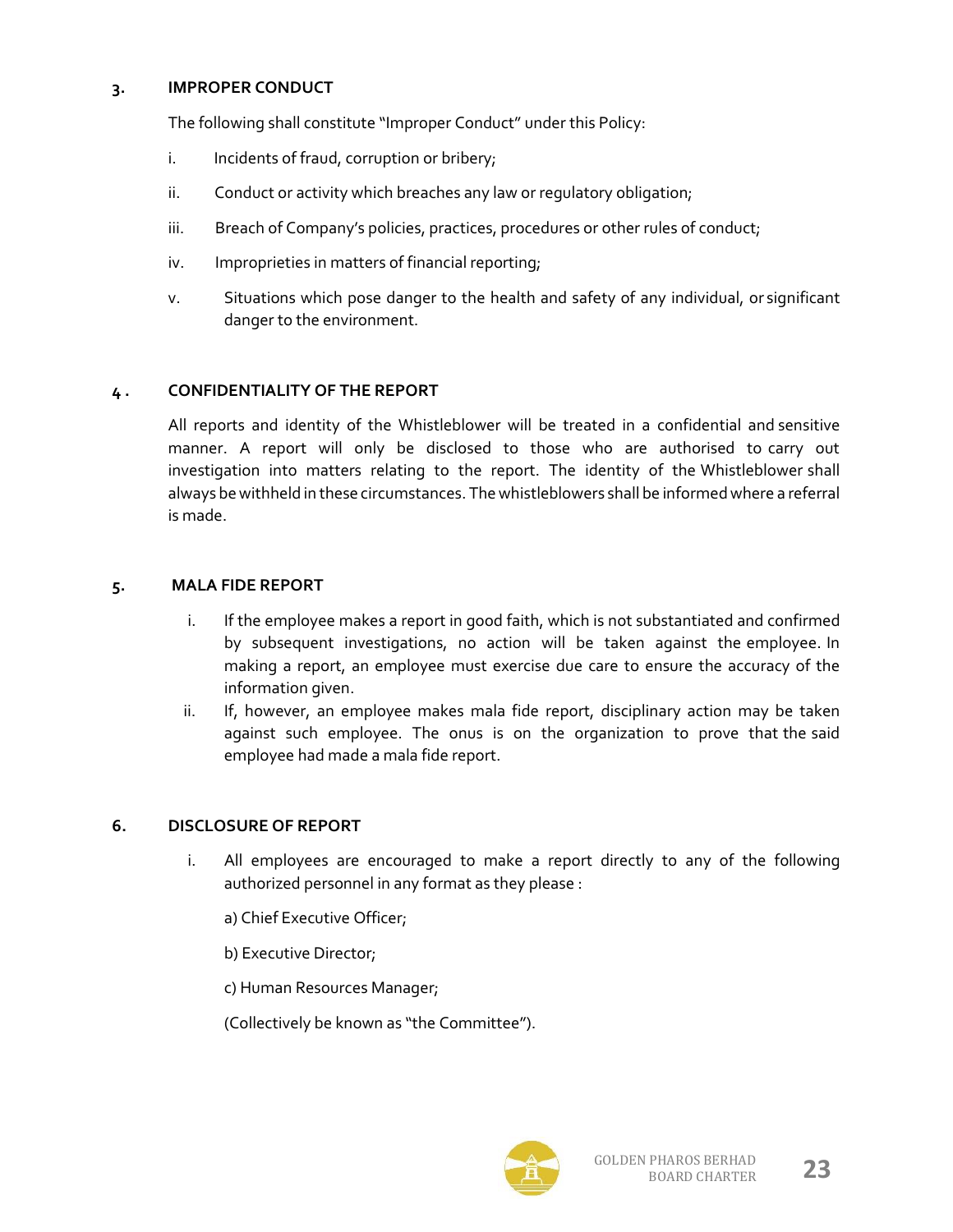ii. The report can be made verbally or in writing including emails, telephone conversations and letters addressed to one of the above personnel disclosing the following information:

a)Nature of wrongdoing;

b) The date of incidence;

c) Time and place of its occurrence;

d) The identity of the alleged wrongdoer;

e) Particulars of witnesses, if any;

f) Particulars or production of documentary evidence, if any.

- iii. The Whistleblower must have first-hand knowledge or information of the facts, i.e. information obtained from third party or 'hearsay' will not be entertained. However, the Whistleblower should not be discouraged from making a report because they are unsure whether there is sufficient evidence to support their allegations.
- iv. Employees who have raised concerns internally will be informed of who is handling the matter, how they can be in contact with them and if there are any further assistances required.

## **7. PROCEDURE**

i. The Committee shall have the authority including but not limited to:

a) Determine the legitimacy of the report;

b) Direct further action(s); and

c) Determine who should conduct the investigation i.e. engage external expertise.

- ii. If any of the Committee members is the suspect involved in the improper conduct, such member will be automatically be abstained from performing any activities relating to the report received from the Whistleblower including but not limited to attending meeting or involve in the investigation.
- iii. The assigned investigator must take all reasonable steps to ensure that investigations regarding the report is fair and unbiased.
- iv. The assigned investigator will keep detailed records of all evidence gathered, interviews conducted and all records received which may affect the outcome of the investigation.

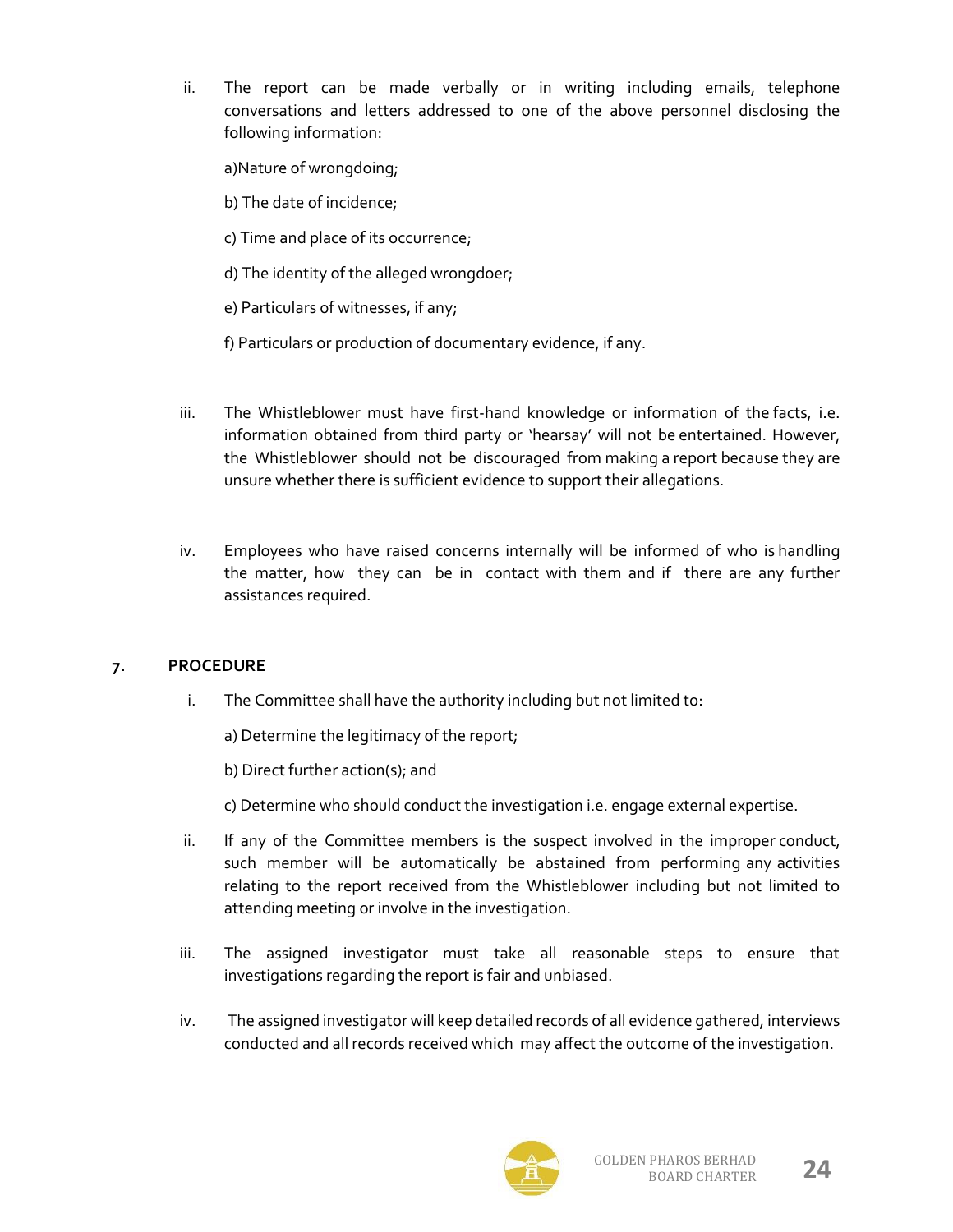- v. The Whistleblower may be asked to provide further clarifications and information from time to time in the course of investigation.
- vi. There may be circumstances where the Employee of the Company may be needed as a witness. Should this be the case, the Company will discuss the matter with the employee at the earliest opportunity.
- vii. In the course of investigation, the Company may need to share information with others on a "need to know" basis.
- viii. Upon conclusion of the investigation, the assigned investigator will present the outcome of the investigation to the Committee.

## **8. POST-REPORT ACTION**

- i. If the Committee is satisfied with the outcome of the investigation, it will communicate to the management of the Company to proceed with action based on established policy and procedures for the necessary disciplinary action to be taken immediately. Instituting the disciplinary action will be the responsibility of HRD.
- ii. The management of the Company must also take into account recommendations contained in the investigation report to prevent the conduct from continuing or occurring in the future. Actions to be taken may also be directed to remedy any harm or loss arising from the conduct.

## **9. CONFIDENTIALITY AND PROTECTION**

A Whistleblower must identify himself/herself when submitting any report.

Upon making the report in good faith:

- a. The Whistleblower will be protected from any reprisal within the Company or its subsidiaries as a direct consequence of the report. Reprisal in this context means disciplinary measures, demotion, suspension or termination of employment or service;
- b. The Whistleblower's identity shall be protected i.e kept confidential unless otherwise required by law or for purposes of any proceedings by or against the Company; and
- c. The identity and personal information of the Whistleblower and the alleged wrongdoer may be revealed to persons involved in the investigations or any other process.